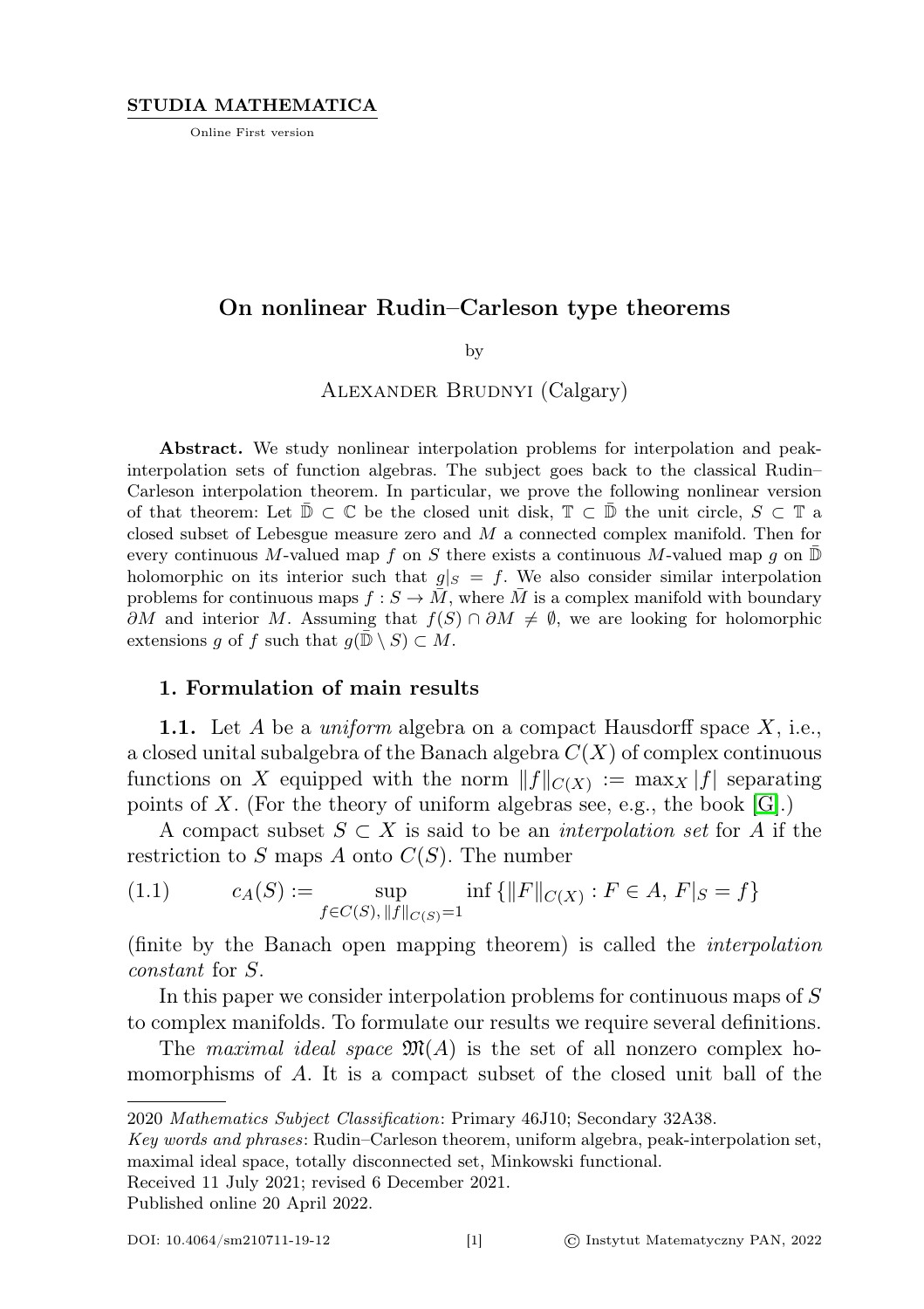dual space  $A^*$  equipped with the weak<sup>\*</sup> topology. The Gelfand transform  $\hat{c}: A \to C(\mathfrak{M}(A)), \hat{a}(\varphi) := \varphi(a)$ , maps A isometrically onto a uniform subalgebra on  $\mathfrak{M}(A)$ , and the correspondence  $x \mapsto \delta_x$  (the evaluation functional at x) embeds X into  $\mathfrak{M}(A)$ . Without loss of generality we will identify A with its image under  $\hat{h}$ , and  $\hat{X}$  with its image under the embedding.

A complex manifold M is said to be Oka if every holomorphic map  $f: K \to M$  from a neighbourhood of a compact convex set  $K \subset \mathbb{C}^n$ ,  $n \in \mathbb{N}$ , can be approximated uniformly on K by entire maps  $\mathbb{C}^n \to M$ .

The class of Oka manifolds includes, in particular, complex homogeneous manifolds, complements in  $\mathbb{C}^n$ ,  $n > 1$ , of complex algebraic subvarieties of codimension  $\geq 2$  and of compact polynomially convex sets, Hopf manifolds (i.e., nonramified holomorphic quotients of  $\mathbb{C}^n \setminus \{0\}$ ). Also, holomorphic fibre bundles whose bases and fibres are Oka manifolds are Oka manifolds as well. (We refer to the book [\[F1\]](#page-15-1) and the paper [\[K\]](#page-15-2) for other examples and basic results of the theory of Oka manifolds.)

In what follows,  $C(X, Y)$  stands for the set of continuous maps between topological spaces  $X$  and  $Y$ . For a uniform algebra  $A$  on  $X$  and a subspace  $M \subset \mathbb{C}^n$ , we denote by  $A(X, M)$  the set of continuous maps on X taking values in M whose components are in A. For  $V \subset C(X,Y)$  and  $S \subset X$  the *trace space*  $V|_S \subset C(S, Y)$  consists of restrictions of maps in V to S.

The following result is a particular case of [\[Br,](#page-15-3) Thm. 1.4].

THEOREM 1.1. Let  $M \subset \mathbb{C}^n$  be a complex regular submanifold  $(1)$  $(1)$  and an Oka manifold and  $S \subset \mathfrak{M}(A)$  be an interpolation set for a uniform algebra A. Then

$$
A(\mathfrak{M}(A),M)|_S = C(\mathfrak{M}(A),M)|_S.
$$

In other words, under the above conditions a map  $f \in C(S, M)$  extends to a  $g \in A(\mathfrak{M}(A), M)$  if and only if it extends to a map in  $C(\mathfrak{M}(A), M)$ . In the next result, we show that for totally disconnected interpolation sets (such as in the Rudin–Carleson theorem) similar interpolation problems are always solvable in a more general setting.

Let A be a uniform algebra on X. For a family  $\mathcal{F} = \{f_1, \ldots, f_n\} \subset A$ we denote by  $A_{\mathcal{F}} \subset A$  the closed unital subalgebra generated by  $f_1, \ldots, f_n$ . The maximal ideal space  $\mathfrak{M}(A_{\mathcal{F}})$  can be naturally identified with the polynomially convex hull of the compact set  $\{F(x) := (f_1(x), \ldots, f_n(x)) \in \mathbb{C}^n$ :  $x \in X$   $\subset \mathbb{C}^n$ , the joint spectrum of  $\mathcal{F}$ .

Let M be a complex manifold and  $g$  be a holomorphic map into M defined on a neighbourhood of  $\mathfrak{M}(A_{\mathcal{F}})$ . The continuous map  $F^*g := g \circ F$ :  $\mathfrak{M}(A) \rightarrow M$  is said to be *holomorphic*; the set of such maps is denoted

<span id="page-1-0"></span> $(1)$  That is, M is equipped with the induced topology.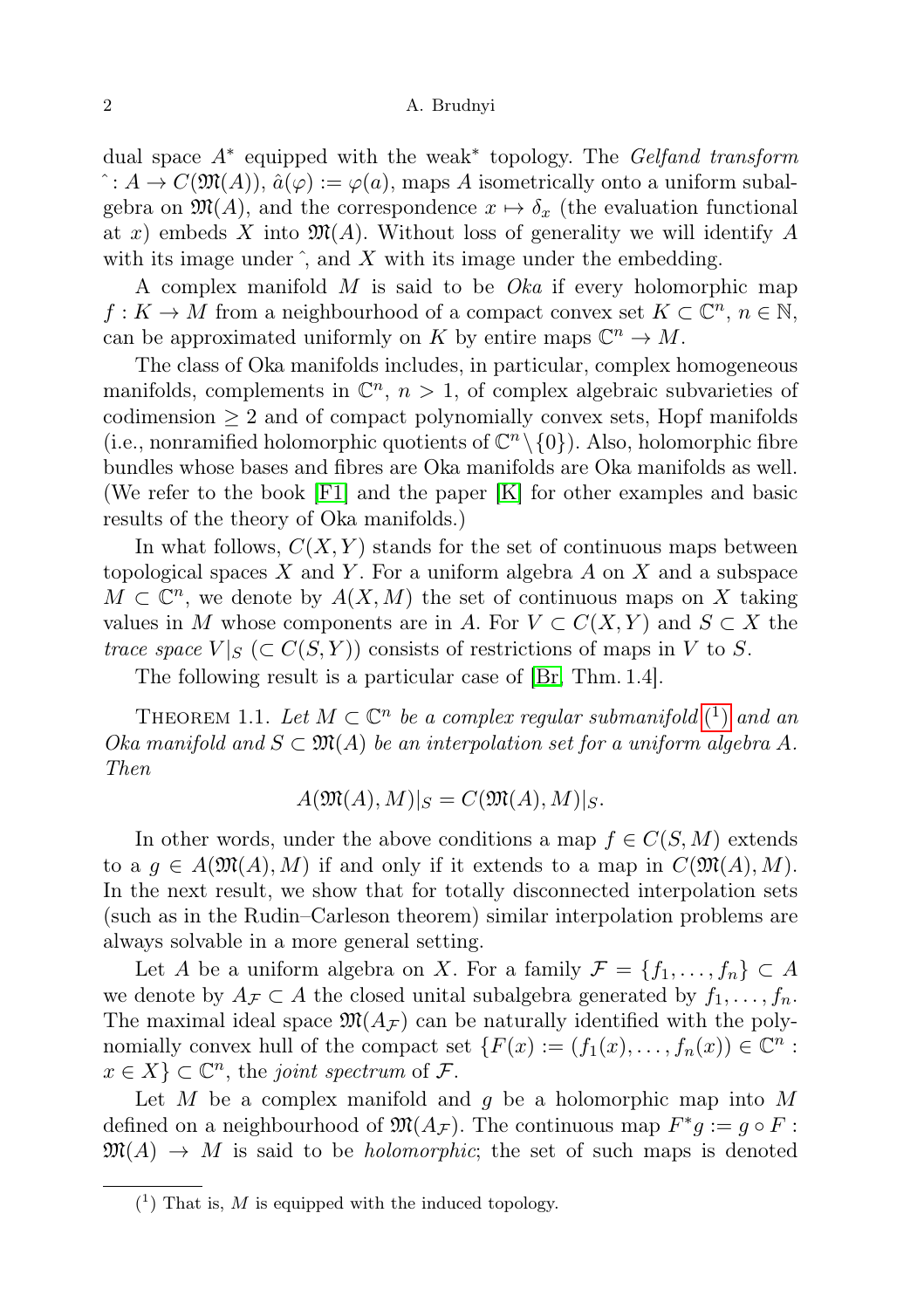by  $\mathcal{O}_{\mathcal{F}}(\mathfrak{M}(A), M)$ . Note that if  $M \subset \mathbb{C}^N$ ,  $N \in \mathbb{N}$ , then  $\mathcal{O}_{\mathcal{F}}(\mathfrak{M}(A), M) \subset$  $A(\mathfrak{M}(A), M)$  (this is an immediate consequence of the functional calculus in a commutative Banach algebra; see, e.g., [\[G\]](#page-15-0)).

<span id="page-2-0"></span>THEOREM 1.2. Let  $S \subset X$  be a totally disconnected interpolation set for A and let M be a connected complex manifold.

- (a) If  $c_A(S) = 1$ , then for every  $f \in C(S, M)$  there exists a map  $g \in$  $\mathcal{O}_{\mathcal{F}}(\mathfrak{M}(A), M)$ , where  $|\mathcal{F}| = \dim_{\mathbb{C}} M$ , such that  $g|_{S} = f$ .
- (b) Suppose M is an Oka manifold. Let  $K \subseteq M$  be an open relatively compact subset. There is a subset  $L \in M$  containing K such that for every  $f \in C(S, K)$  there exists a map  $g \in \mathcal{O}_{\mathcal{F}}(\mathfrak{M}(A), M)$ , where  $|\mathcal{F}| =$  $\dim_{\mathbb{C}} M$ , such that  $g(\mathfrak{M}(A)) \subset L$  and  $g|_{S} = f$ .

Here  $|\mathcal{F}|$  stands for the cardinality of  $\mathcal{F}$ .

The set  $L$  in part (b) depends on  $M$ ,  $K$  and the interpolation constant  $c(S)$  only. If  $M = \mathbb{C}$  and  $K = \mathbb{D}$ , then L is the disk  $\{z \in \mathbb{C} : |z|$  $c(S)$ . Similarly, in the nonlinear case, L can be thought of as an analog of dilation of K by scale factor  $c(S)$ . In particular, the manifold M must allow such nonlinear 'dilations' by arbitrarily large scale factors. This is where the hypothesis that  $M$  is Oka is used.

In turn, part (a) shows that if  $c(S) = 1$  and  $K \subset M$  is connected, then one can take  $L = K$ . Note that there is a converse to part (a) of the theorem. Specifically, if the conclusion of part (a) holds for  $M = \mathbb{D}$  and every  $f \in C(S, \mathbb{D})$ , then  $c(S) = 1$ ; see [\(1.1\)](#page-0-0).

EXAMPLE 1.3. (1) Let  $A(\mathbb{D}^n) \subset C(\bar{\mathbb{D}}^n)$  be the uniform algebra of continuous functions on the closure  $\bar{\mathbb{D}}^n$  of the open unit polydisk  $\mathbb{D}^n \subset \mathbb{C}^n$ holomorphic on  $\mathbb{D}^n$ . Let  $\mathbb{T}^n \subset \bar{\mathbb{D}}^n$  be the boundary torus. It is proved in [\[RS\]](#page-15-4) that every compact subset  $S \subset \mathbb{T}^n$  of zero 1-dimensional Hausdorff measure is an interpolation set for  $A(\mathbb{D}^n)$  with the interpolation constant 1. Since such an  $S$  is totally disconnected, Theorem [1.2](#page-2-0) implies the following extension of the Rudin–Carleson theorem (see [\[R\]](#page-15-5), [\[S\]](#page-15-6)):

Let M be a connected complex manifold. For every  $f \in C(S, M)$  there exists a  $g \in C(\bar{\mathbb{D}}^n, M)$  holomorphic on  $\mathbb{D}^n$  such that  $g|_S = f$ .

(For instance, this implies that every continuous complex-valued function f on a subset S of the unit circle  $\mathbb T$  of Lebesgue measure zero extends to a disk algebra element mapping  $\mathbb D$  into an arbitrarily small connected neighbourhood of  $f(S)$ .)

(2) Let Z be a connected complex manifold such that the algebra  $H^{\infty}(Z)$ of bounded holomorphic functions on Z separates points. A sequence  $S =$  ${s_n}_{n\in\mathbb{N}}\subset Z$  is called *interpolating* for  $H^{\infty}(Z)$  if  $H^{\infty}(Z)|_S$  coincides with the Banach space of bounded complex-valued functions on S equipped with the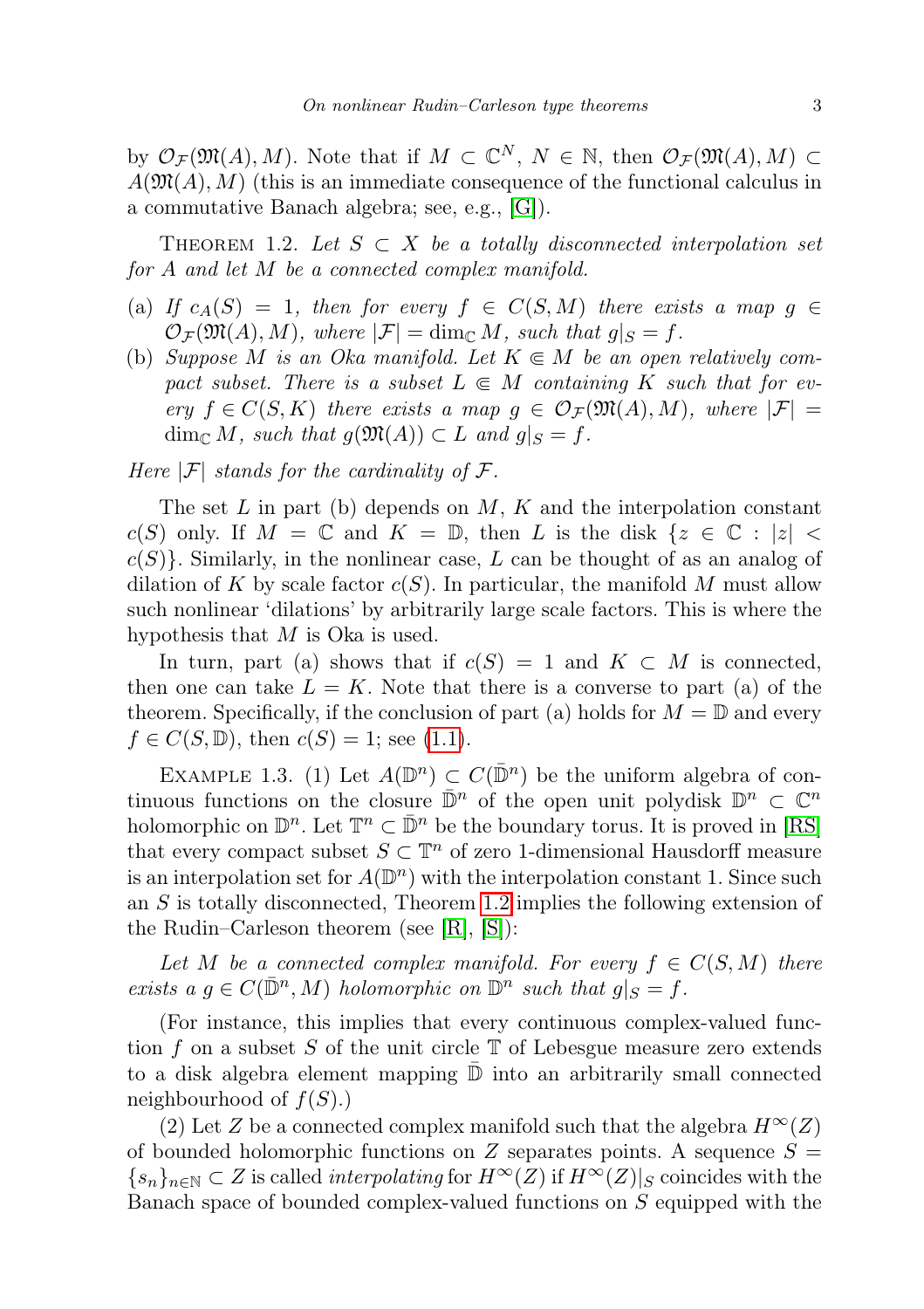supremum norm. The interpolation constant  $c(S)$  is defined similarly to [\(1.1\)](#page-0-0). Note that interpolation constants  $c(S)$  can be arbitrarily large (see, e.g., the Carleson theorem on interpolating sequences in  $H^{\infty}(\mathbb{D})$  [\[Ga,](#page-15-7) Ch. VII, Thm. 1.1]).

Let X be the closure of Z in the maximal ideal space  $\mathfrak{M}(H^{\infty}(Z))$ . We identify  $H^{\infty}(Z)$  with its image in  $C(\mathfrak{M}(H^{\infty}(Z)))$  under the Gelfand transform. Then the closure  $\overline{S} \subset X$  of S is an interpolation set for  $H^{\infty}(Z)$  with interpolation constant  $c(S)$ . Moreover,  $\overline{S}$  is homeomorphic to the Stone–Čech compactification of N, and hence is totally disconnected. Now, Theorem [1.2](#page-2-0) implies that  $S$  is also an interpolating sequence for bounded holomorphic maps into connected Oka manifolds:

Let M be a connected Oka manifold and  $K \subset M$  be a compact subset. There exists a compact subset  $L \subset M$  depending on M, K and  $c(S)$  only such that every map  $f : S \to K$  can be extended to a holomorphic map  $g: Z \to M$  with image in L.

1.2. In this part we consider nonlinear interpolation problems for peakinterpolation sets. (For instance, interpolation sets in the Rudin–Carleson theorem and in [\[RS\]](#page-15-4) are peak-interpolation.)

Recall that a compact subset  $S \subset X$  is said to be a *peak-interpolation* set for a uniform algebra A on X if every non-identically-zero function  $f \in C(S)$ extends to a  $g \in A$  that satisfies

(1.2) 
$$
|g(x)| < \max_{S} |f| \quad \forall x \in S^c := X \setminus S.
$$

Equivalently, every  $f \in C(S, \bar{\mathbb{D}})$  extends to a  $g \in A$  that satisfies  $g(S^c) \subset \mathbb{D}$ . Thus, for peak-interpolation sets it is natural to consider interpolation problems for maps into complex manifolds with boundaries.

REMARK 1.4. A set can be an interpolation set and have interpolation constant 1 but not be a peak-interpolation set. For instance, each point in  $\mathbb D$ is an interpolation set with interpolation constant 1 for the algebra  $A(\mathbb{D})$  but it is not a peak-interpolation set due to the maximum modulus principle.

In what follows, a *Banach manifold* is a manifold modelled on Banach spaces. A subset  $S$  of a complex Banach space  $B$  is said to be a topological Banach submanifold with boundary if S is the image of a topological Banach manifold with boundary Y under a continuous injection  $i: Y \rightarrow B$ . (In particular, the submanifold topology on  $S := i(Y)$  need not be the relative topology induced from  $B$ .) If, in addition, the interior of Y has the structure of a complex Banach manifold and the map  $i: Y \rightarrow B$  is holomorphic on the interior, then  $S = i(Y) \subset B$  is said to be a *complex Banach submanifold* with continuous boundary.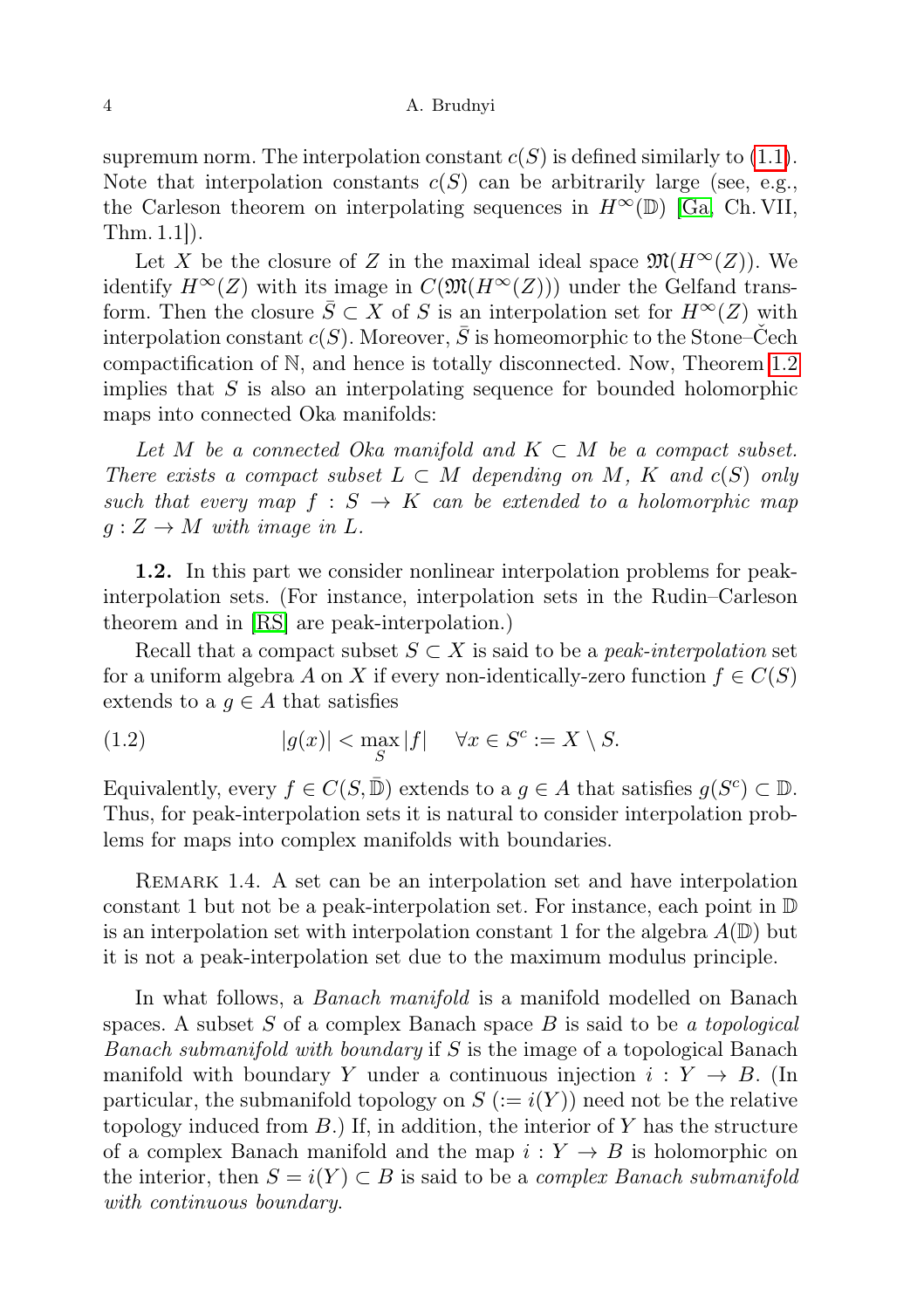For a uniform algebra A on X we denote by  $A(X, S)$  the set of maps  $f \in C(X, S)$  such that  $\varphi(f) \in A$  for every  $\varphi \in B^*$ . We are interested in submanifolds subject to the following definition: A complex Banach submanifold  $M \subset B$  with continuous boundary  $\partial M$  and interior M is said to be universal if for every compact Hausdorff space X, a uniform algebra  $A \subset C(X)$  and a peak-interpolation set  $S \subset X$  for A the following holds:

Every  $f \in C(S, \overline{M})$  extends to a map  $g \in A(X, \overline{M})$  such that  $g(S^c) \subset M$ .

The class of universal manifolds has the following properties.

<span id="page-4-1"></span>Proposition 1.5.

- (1) A direct product of universal manifolds is a universal manifold.
- (2) The set of universal submanifolds of a complex Banach space B is invariant with respect to the action of the group of invertible complex affine transformations of B.
- (3) If  $M \subset \mathbb{C}^n$  is a universal submanifold and  $F: \mathbb{C}^n \to \mathbb{C}^m$  is a holomorphic embedding, then  $F(M)$  is a universal submanifold of  $\mathbb{C}^m$ .
- (4) Every paracompact universal manifold is contractible.

It is known that a closed ball of a complex Banach space B is universal (see [\[S\]](#page-15-6)). Our next result generalizes this fact.

Let  $p_M : B \to [0, \infty)$  be the Minkowski functional of an open absorbing subset  $M$  of a complex Banach space  $B$ , i.e.,

(1.3) 
$$
p_M(v) := \inf_{tv \in M, t > 0} \frac{1}{t}.
$$

<span id="page-4-2"></span>Then  $p_M$  is homogeneous, i.e.,  $p_M(rv) = rp_M(v)$  for all  $r \in \mathbb{R}_+$ ,  $v \in B$ .

<span id="page-4-0"></span>PROPOSITION 1.6. Suppose M satisfies the condition:

(1.4) if  $v \in M$  (the closure of M) then the entire segment [0, v) lies in M. Then  $p_M$  is a continuous function.

Conversely, if  $p : B \to [0, \infty)$  is a continuous homogeneous function, then  $M := \{v \in B : p(v) < 1\}$  is an open absorbing set satisfying [\(1.4\)](#page-4-0) and  $p = p_M$ .

Note that if M satisfies [\(1.4\)](#page-4-0), then  $M = \{v \in B : p_M(v) < 1\}$  and  $\partial M = \{v \in B : p_M(v) = 1\}$  (the boundary of M). Moreover,  $\overline{M}$  is a complex Banach manifold with boundary modelled on  $B$  (in fact,  $\bar{M} \setminus p_M^{-1}(0)$ is homeomorphic to  $(0, 1] \times \partial M$ ).

For instance, an open convex neighbourhood of  $0 \in B$  satisfies [\(1.4\)](#page-4-0). In this case the function  $p_M$  is subadditive (i.e.,  $p_M(v + v') \leq p_M(v) + p_M(v')$ ). Also, every star body  $M \subset \mathbb{C}^n$  containing 0 satisfies [\(1.4\)](#page-4-0). If, in addition, such an M is bounded and 0 is an interior point of its kernel, then  $p<sub>M</sub>$  is a Lipschitz function; see, e.g., [\[T\]](#page-15-8).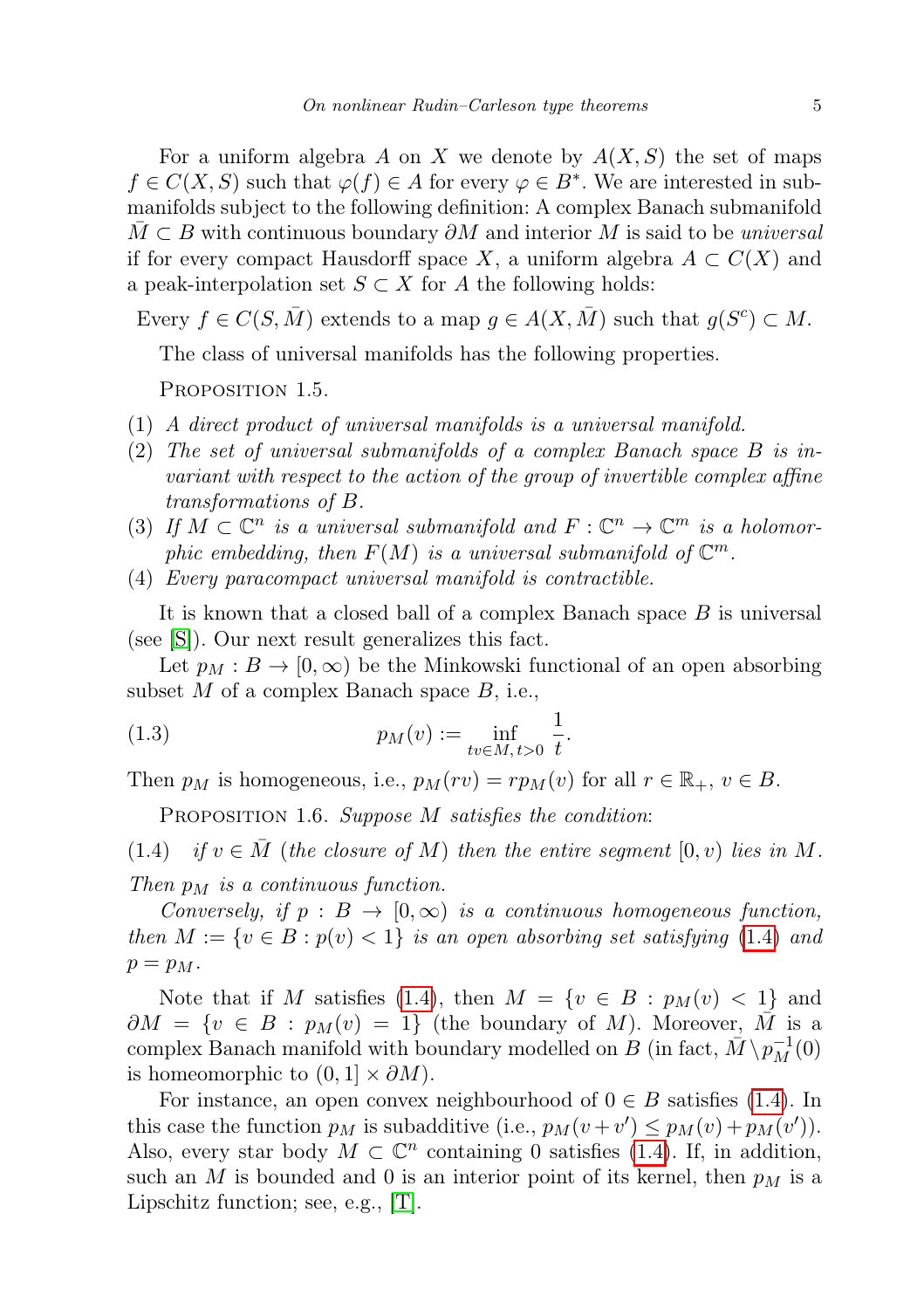<span id="page-5-0"></span>THEOREM 1.7. Suppose  $M \subset B$  is an open absorbing subset satisfying  $(1.4)$ . Then M is a universal manifold.

<span id="page-5-2"></span>REMARK 1.8. Since  $p_M$  is a homogeneous function, the theorem can be restated as follows:

Given a uniform algebra A on X and a peak-interpolation set  $S \subset X$ for A, every  $f \in C(S, \overline{M})$  such that  $p_M \circ f \not\equiv 0$  has an extension  $g \in A(X, \overline{M})$ that satisfies

$$
p_M(g(x)) < \max_{y \in S} p_M(f(y)) \quad \forall x \in S^c.
$$

For a subset  $K \subset B$  we denote by  $co(K)$  the convex hull of K. Also, by  $[K]_{\varepsilon} \subset B$  we denote the open  $\varepsilon$ -neighbourhood of K:

$$
[K]_{\varepsilon} := \Big\{ v \in B : \inf_{v' \in K} \|v - v'\|_{B} < \varepsilon \Big\}.
$$

<span id="page-5-1"></span>COROLLARY 1.9. Let A be a uniform algebra on X and  $S \subset X$  be a peak-interpolation set for A. Let  $f \in C(S, B)$ . For every  $\varepsilon > 0$  there is a  $g_{\varepsilon}$ in  $A(X, [\text{co}(f(S))]_{\varepsilon})$  such that  $g_{\varepsilon}|S = f$ . Moreover, if  $B = \mathbb{C}^n$  and  $\text{co}(f(S))$ has a nonempty interior  $(\text{co}(f(S)))^{\circ}$ , then there is a  $g \in A(X, \text{co}(f(S)))$ extending f such that  $g(S^c) \subset (\text{co}(f(S)))^\circ$ .

For the last statement, note that since  $f(S) \subset \mathbb{C}^n$  is compact,  $co(f(S))$  is compact as well by the Carathéodory theorem, and  $(\text{co}(f(S)))^{\circ} \neq \emptyset$  provided that  $f(S)$  contains  $2n + 1$  linearly independent vectors over  $\mathbb{R}$ .

REMARK 1.10. Inspired by Theorem [1.2,](#page-2-0) one can consider an analogous interpolation problem for totally disconnected peak-interpolation sets.

PROBLEM 1.11. Let  $M$  be a domain with boundary in a complex manifold  $N.$  For what  $M$  does the following hold?

(\*) For every uniform algebra A on X, a totally disconnected peak-interpolation set  $S \subset X$  for A and a map  $f \in C(S, M)$  there are a subset  $\mathcal{F} \subset A$  with  $|\mathcal{F}| = \dim_{\mathbb{C}} N$  and a map  $g \in \mathcal{O}_{\mathcal{F}}(\mathfrak{M}(A), N)$  such that  $g|_S = f$  and  $g(S^c) \subset M$ .

Theorem [1.2\(](#page-2-0)a) asserts that every  $\overline{M}$  is near-optimal, meaning that for every open neighbourhood  $O \subset N$  of  $\overline{M}$  there exists a map  $g \in \mathcal{O}_{\mathcal{F}}(\mathfrak{M}(A), O)$ with  $g|_{S} = f$ . We conjecture that for  $\overline{M}$  with a 'nice' boundary (e.g., for strongly pseudoconvex domains  $\overline{M} \subset \mathbb{C}^n$  such near-optimal g can be deformed to obtain one satisfying condition (∗).

Clearly, if  $\overline{M}_i \subset N_i$ ,  $i = 1, 2$ , satisfy (\*), then  $\overline{M}_1 \times \overline{M}_2 \subset N_1 \times N_2$ satisfies (\*) as well. Also, universal submanifolds  $\overline{M} \subset \mathbb{C}^n$  satisfy (\*). The following result gives an example of nonuniversal  $\overline{M}$  satisfying (\*) (cf. Proposition  $1.5(4)$ ).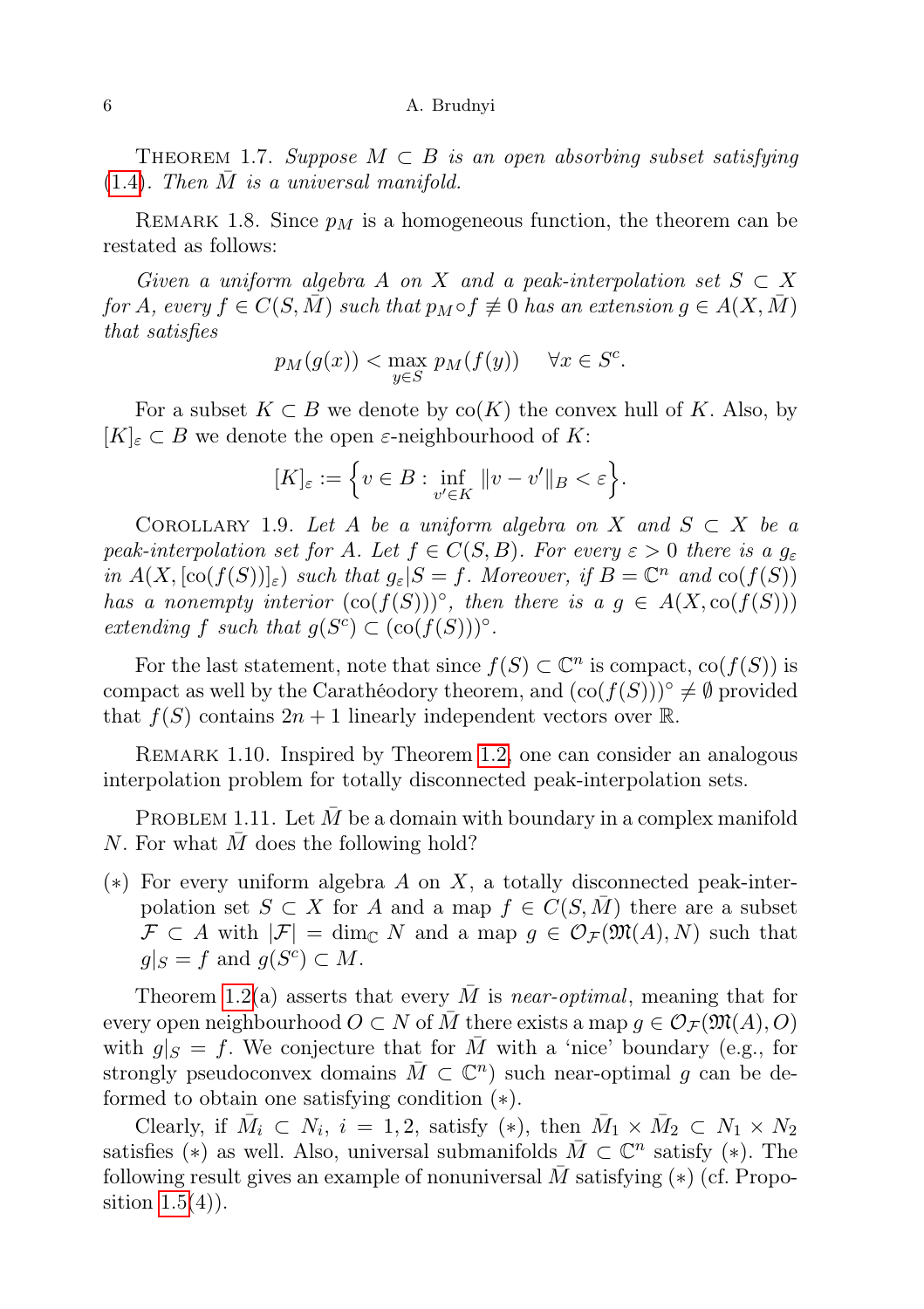<span id="page-6-0"></span>THEOREM 1.12. Let  $\overline{M}$  be a connected Riemann surface with boundary embedded in a Riemann surface N such that the inclusion  $M \hookrightarrow N$  is a homotopy equivalence. Then M satisfies condition  $(*)$ .

Note that every connected Riemann surface with boundary  $\overline{M}$  can be embedded in its double W. Then there is an open neighbourhood  $N \subset W$ of  $M$  that satisfies the hypothesis of the theorem.

# 2. Proofs of Theorems [1.2](#page-2-0) and [1.12](#page-6-0)

2.1. Proof of Theorem [1.2.](#page-2-0) (a) Due to the main theorem of [\[FS\]](#page-15-9) there is a finite locally biholomorphic surjective map  $h: \mathbb{D}^n \to M$ , where  $n = \dim_{\mathbb{C}} M$ . Since  $f(S) \subset M$  is compact and h is locally biholomorphic, there exist a finite open cover  $(U_i)_{1 \leq i \leq k}$  of  $f(S)$  and holomorphic maps  $\tilde{h}_i: U_i \to \mathbb{D}^n$  such that  $h \circ \tilde{h}_i = \text{id}_{U_i}$ ,  $1 \leq i \leq k$ . Consider the finite open cover  $\mathfrak{V} = (f^{-1}(U_i))_{1 \leq i \leq k}$  of S. Since S is compact and totally disconnected, its covering dimension is zero (for basic results of dimension theory, see, e.g., [\[N\]](#page-15-10)). In particular, there is a refinement  $(W_s)_{1 \leq s \leq m}$  of  $\mathfrak V$  by clopen pairwise disjoint subsets. Let  $\tau : \{1, \ldots, m\} \to \{1, \ldots, k\}$  be the refinement map, i.e.,  $W_s \subset f^{-1}(U_{\tau(s)})$ ,  $1 \leq s \leq m$ . Let us define a map  $\tilde{f}: S \to \mathbb{D}^n$  by

(2.1) 
$$
\tilde{f}(x) := \tilde{h}_{\tau(s)}(f(x)), \quad x \in W_s, 1 \le s \le m.
$$

Then  $\tilde{f} \in C(S, \mathbb{D}^n)$  and  $h \circ \tilde{f} = f$ . Since S is an interpolation set with  $c_A(S) = 1$ , we can extend coordinates of  $\tilde{f}$  to get a continuous map  $\tilde{g}: \mathfrak{M}(A) \to \mathbb{D}^n$  with coordinates in A such that  $\tilde{g}|_S = \tilde{f}$ . Let F be the family of coordinates of  $\tilde{g}$ . Then  $g := h \circ \tilde{g} \in \mathcal{O}_{\mathcal{F}}(\mathfrak{M}(A), M)$  is the required map interpolating  $f$  on  $S$ .

(b) According to [\[F2,](#page-15-11) Thm. 1.1] there is a surjective holomorphic map  $h: \mathbb{C}^n \to M$ , where  $n = \dim_{\mathbb{C}} M$ , such that for every  $x \in M$  there are an open neighbourhood  $U_x \in M$  of x and a holomorphic map  $\tilde{h}_x : U_x \to \mathbb{C}^n$ such that  $h \circ \tilde{h}_x = id_{U_x}$ . Let  $(U_{x_i})_{1 \leq i \leq k}$  be a finite open cover of the compact set  $\bar{K}$  (the closure of K). Then  $V := \bigcup_{i=1}^k \tilde{h}_{x_i}(U_{x_i})$  and  $\tilde{K} := V \cap h^{-1}(K)$ are open relatively compact subsets of  $\mathbb{C}^n$ . Let  $D_{\tilde{K}} \in \mathbb{C}^n$  be the minimal open polydisk centred at 0 containing  $\tilde{K}$  and let  $c_S(A)D_{\tilde{K}}$  be the dilation of  $D_{\tilde{K}}$  with scalar factor  $c_S(A)$ . We define

$$
(2.2) \t\t\t L := h(c_S(A)D_{\tilde{K}}).
$$

Let  $f \in C(S, K)$ . Then as in the proof of part (a) of the theorem we construct a map  $\tilde{f} \in C(S, D_{\tilde{K}})$  such that  $f = h \circ \tilde{f}$ . By the definition of an interpolation set, there is a map  $\tilde{g} \in C(\mathfrak{M}(A), c_S(A)D_{\tilde{K}})$  with coordinates in A such that  $\tilde{g}|_S = \tilde{f}$ . Let F be the family of coordinates of  $\tilde{g}$ . Then  $g := h \circ \tilde{g} \in$  $\mathcal{O}_{\mathcal{F}}(\mathfrak{M}(A), M)$  satisfies  $g(\mathfrak{M}(A)) \subset L$  and  $g|_S = f$ , as required.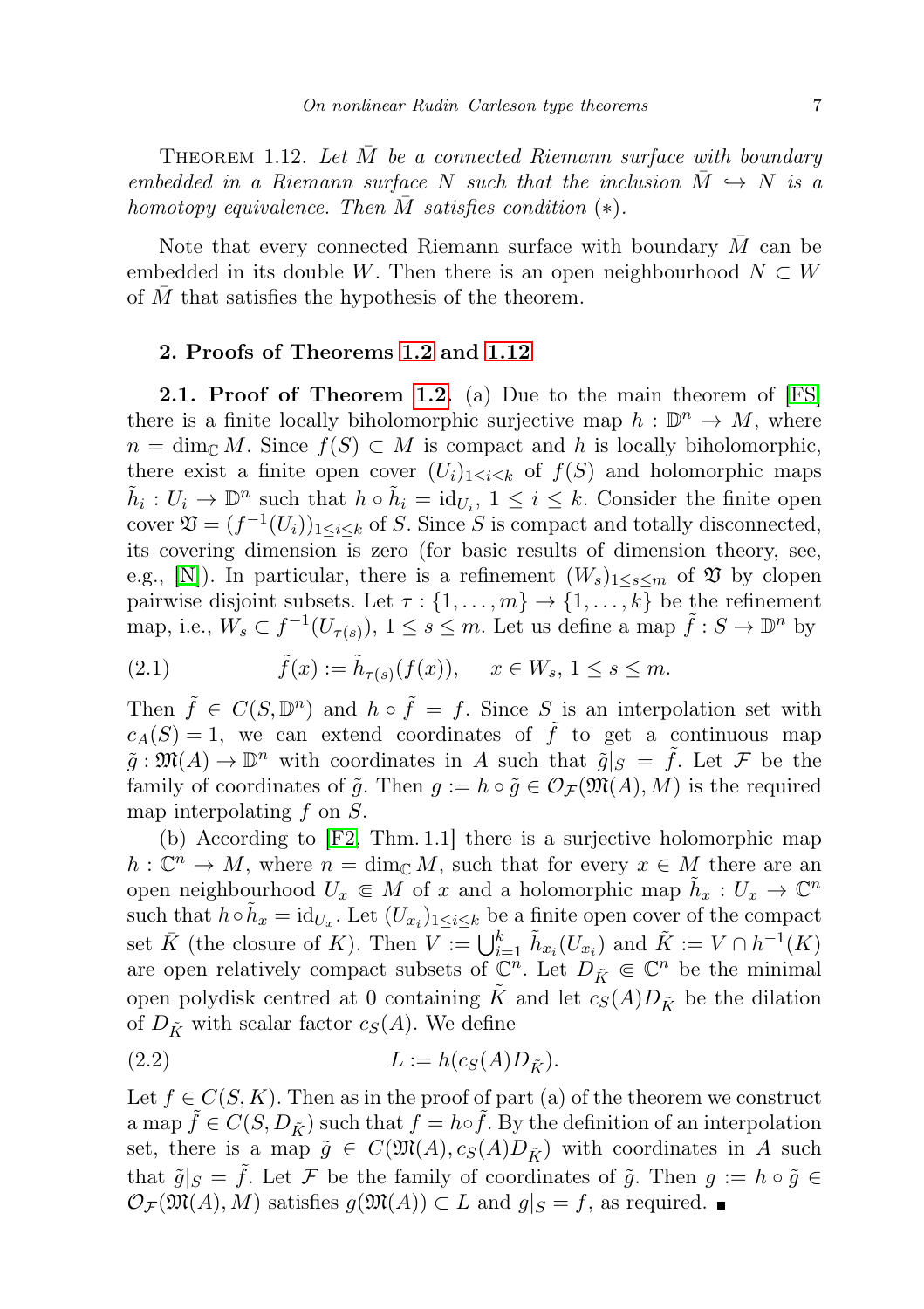**2.2. Proof of Theorem [1.12.](#page-6-0)** Let  $r : N_u \to N$  be the universal covering of M. Then  $\bar{M}_u := r^{-1}(\bar{M})$  is the universal covering of  $\bar{M}$ , and  $\partial M_u :=$  $r^{-1}(\partial M)$  and  $M_u := r^{-1}(M)$  are the boundary and the interior of  $\bar{M}_u$ . By our assumption,  $M_u$  and  $N_u$  are biholomorphic to  $\mathbb D$ . Thus, without loss of generality, we assume that  $N_u$  coincides with  $\mathbb{D}$ . Then  $M_u$  is a simply connected domain in  $\mathbb D$  and (as  $\bar{M}_u$  is a manifold with boundary)  $\partial M_u$  is homeomorphic to a one-dimensional manifold and there is a neighbourhood of  $\partial M_u$ in  $\bar{M_u}$  homeomorphic to  $\partial M_u \times (0,1]$ . In particular, each open arc in  $\partial M_u$  is a free boundary arc (see [\[P,](#page-15-12) Sec. 3.1]). Hence, a biholomorphic map  $h : M_u \to \mathbb{D}$ extends to an injective continuous map  $\overline{M}_u \to \overline{\mathbb{D}}$  (see [\[P,](#page-15-12) Thm. 3.1]).

Let A be a uniform algebra on X and  $S \subset X$  be a totally disconnected peak-interpolation set for A. Let  $f \in C(S, \overline{M})$  be such that  $f(S) \cap \partial M \neq \emptyset$ . Since  $r$  is locally biholomorphic, as in the proof of Theorem [1.2](#page-2-0) we can construct a map  $\tilde{f} \in C(S, \bar{M}_u)$  such that  $f = r \circ \tilde{f}$ . Consider the map  $h \circ \tilde{f} \in$  $C(S,\bar{\mathbb{D}})$ . By our hypothesis,  $(h \circ \tilde{f})(S) \cap \mathbb{T} \neq \emptyset$ . Then by the definition of a peak-interpolation set, there exists  $g' \in A$  with  $g'|_S = h \circ \tilde{f}$  and  $g'(S^c) \subset \mathbb{D}$ . In turn,  $\tilde{g} := h^{-1} \circ g'$  maps  $S^c$  in  $M_u$  and coincides with  $\tilde{f}$  on  $S$ .

Let us prove that  $\tilde{g} \in A$ .

In fact, let  $K := g'(X)$ . Then K is a compact subset of  $L \cup \mathbb{D}$ , where  $L := (h \circ \tilde{f})(S)$ . Suppose that the open set  $\mathbb{T} \setminus L \subset \mathbb{T}$  is non-void. Let  $z \in \mathbb{T} \setminus L$ . Then there is an open disk D centred at z such that  $D \cap K = \emptyset$ . In particular, for a point  $z' \in D \setminus \overline{D}$  sufficiently close to z, the function  $p(w) := \frac{1}{w - z'}$ ,  $w \in \overline{\mathbb{D}}$ , lies in  $A(\mathbb{D})$  and satisfies

$$
|p(z)| > \max_{w \in K} |p(w)|.
$$

This implies that the polynomially convex hull  $\hat{K}$  of K does not contain points from  $\mathbb{T} \setminus L$ . Thus  $\hat{K}$  is a compact subset of  $L \cup \mathbb{D}$  as well. Similarly, if  $\mathbb{T} \setminus L = \emptyset$ , then  $\hat{K} = L \cup \mathbb{D} = \bar{\mathbb{D}}$ . Further, the function  $h^{-1}$  is continuous on  $L \cup \mathbb{D}$  and holomorphic on  $\mathbb{D}$ . Thus by the Mergelyan theorem [\[M\]](#page-15-13),  $h^{-1}|_{\hat{K}}$  can be uniformly approximated by holomorphic polynomials. Hence,  $\tilde{g} := h^{-1} \circ g'$ can be uniformly approximated on  $X$  by holomorphic polynomials in  $g'$ , i.e., it lies in A, as claimed.

Now,  $\tilde{g}(X)$  is a compact subset of  $\overline{M}_u \subset \mathbb{D}$  (=:  $N_u$ ). Hence,  $\tilde{g}(\mathfrak{M}(A))$  is a compact subset of  $\mathbb D$ . In particular, the map  $g := r \circ \tilde{g} : \mathfrak{M}(A) \to N$  lies in  $\mathcal{O}_{\mathcal{F}}(\mathfrak{M}(A), M)$ , where  $\mathcal{F} := \{ \tilde{g} \}$ , and  $g|_S = f, g(S^c) \subset M$ .

# 3. Proofs of Propositions [1.5](#page-4-1) and [1.6](#page-4-2)

**3.1. Proof of Proposition [1.5.](#page-4-1)** Parts  $(1)$  and  $(2)$  follow directly from the definition of a universal manifold. (In part (1) we also use the fact that if in a direct product of topological Banach manifolds one of the factors has a boundary, the product manifold also has a boundary; see the Appendix for details.)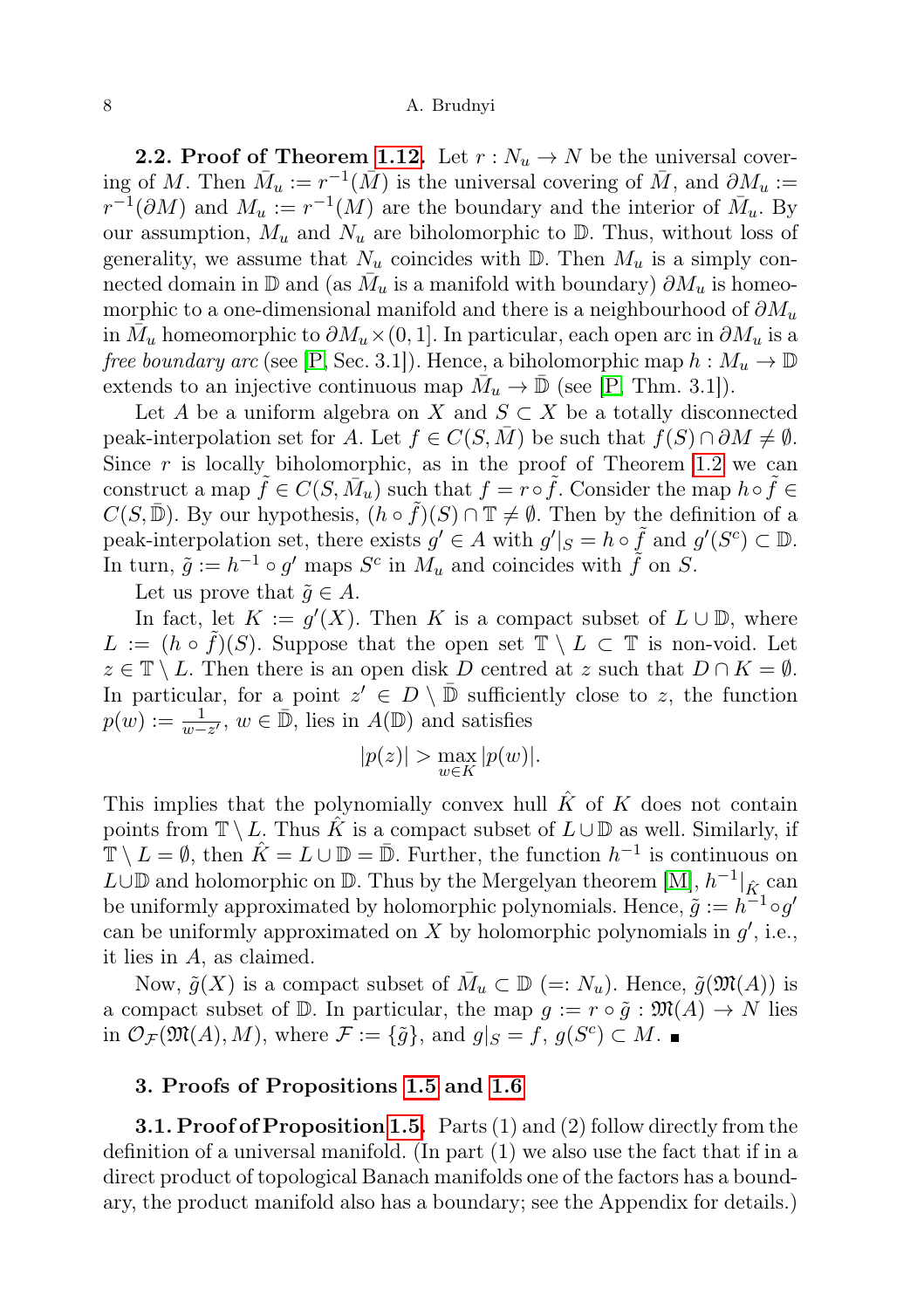(3) Since  $M \subset \mathbb{C}^n$  is universal and  $F : \mathbb{C}^n \to \mathbb{C}^m$  is a holomorphic embedding, in order to prove that  $F(M)$  is universal it suffices to check that if  $g \in A(X, \overline{M})$ , then  $F \circ g \in A(X, F(\overline{M}))$ . In fact, let  $\widehat{g(X)} \Subset \mathbb{C}^n$ be the polynomially convex hull of the compact set  $g(X) \subset \mathbb{C}^n$ . Then the coordinates of F are uniformly approximated on a neighbourhood of  $g(X)$ by holomorphic polynomials: the partial sums of their power series. Since A is a uniform algebra, this implies the required statement.

(4) Let  $\mathbb{B}^n \subset \mathbb{R}^n$  be the closed unit Euclidean ball and  $\mathbb{S}^{n-1} \subset \mathbb{B}^n$  be the unit sphere. Since  $\mathbb{S}^{n-1}$  is a peak-interpolation set for the algebra  $C(\bar{\mathbb{B}}^n)$ , by the definition of a universal manifold every  $f \in C(\mathbb{S}^{n-1}, \overline{M})$  extends to a  $g \in C(\bar{\mathbb{B}}^n, \bar{M})$ . This shows that all homotopy groups of  $\bar{M}$  are trivial. In turn, since  $\overline{M}$  is a paracompact Banach manifold, the latter implies that M is contractible; see [\[Pa,](#page-15-14) Corollary after Thm. 15].  $\blacksquare$ 

**3.2. Proof of Proposition [1.6.](#page-4-2)** First, we prove that under condition [\(1.4\)](#page-4-0) the Minkowski functional  $p_M : B \to [0, \infty)$  is continuous, i.e., for every  $v \in B$  and every  $\{v_n\}_{n \in \mathbb{N}} \subset B$  converging to v,

$$
\lim_{n\to\infty}p_M(v_n)=p_M(v).
$$

To this end, for  $v \in B$  we set

$$
\overrightarrow{0v} := \{ tv \in B : t \in \mathbb{R}_+ \}.
$$

Due to [\(1.4\)](#page-4-0) for  $v \neq 0$  there is some  $t(v) \in (0, \infty]$  such that

 $[0, t(v)v] \subset M$ ,  $\overrightarrow{0v} \setminus [0, t(v)v] \not\subset \overline{M}$  and  $t(v)v \in \partial M$  if  $t(v) < \infty$ . In particular,  $p_M(v) = \frac{1}{t(v)}$ .

Let  $\{v_n\}_{n\in\mathbb{N}}\subset B\setminus\{0\}$  be a sequence converging to v. If  $v=0$ , then since M is open,  $\lim_{n\to\infty} t(v_n) = \infty$ . Thus,

$$
\lim_{n \to \infty} p_M(v_n) = \lim_{n \to \infty} \frac{1}{t(v_n)} = 0 = p_M(0).
$$

If  $v \neq 0$ , then  $tv \in M$  for every  $t \in [0, t(v))$ . Since  $\{tv_n\}_{n \in \mathbb{N}}$  converges to tv and M is open, there is some  $n(t) \in \mathbb{N}$  such that  $tv_n \in M$  for all  $n \geq n(t)$ . This implies that

<span id="page-8-0"></span>(3.1) 
$$
\overline{\lim}_{n \to \infty} p_M(v_n) = \overline{\lim}_{n \to \infty} \frac{1}{t(v_n)} \le \inf_{t \in [0, t(v))} \frac{1}{t} = p_M(v).
$$

If  $p_M(v) = 0$ , the latter implies that  $\lim_{n\to\infty} p_M(v_n) = p_M(v)$ . For otherwise,  $t(v) < \infty$ . Hence,  $tv \in \overline{M}^c$  for every  $t > t(v)$ . Since  $\{tv_n\}_{n \in \mathbb{N}}$  converges to to and  $\overline{M}^c$  is open, there is some  $n(t) \in \mathbb{N}$  such that  $tv_n \in \overline{M}^c$  for all  $n \geq n(t)$ . This implies that

<span id="page-8-1"></span>(3.2) 
$$
p_M(v) = \sup_{t > t(v)} \frac{1}{t} \le \lim_{n \to \infty} \frac{1}{t(v_n)} = \lim_{n \to \infty} p_M(v_n).
$$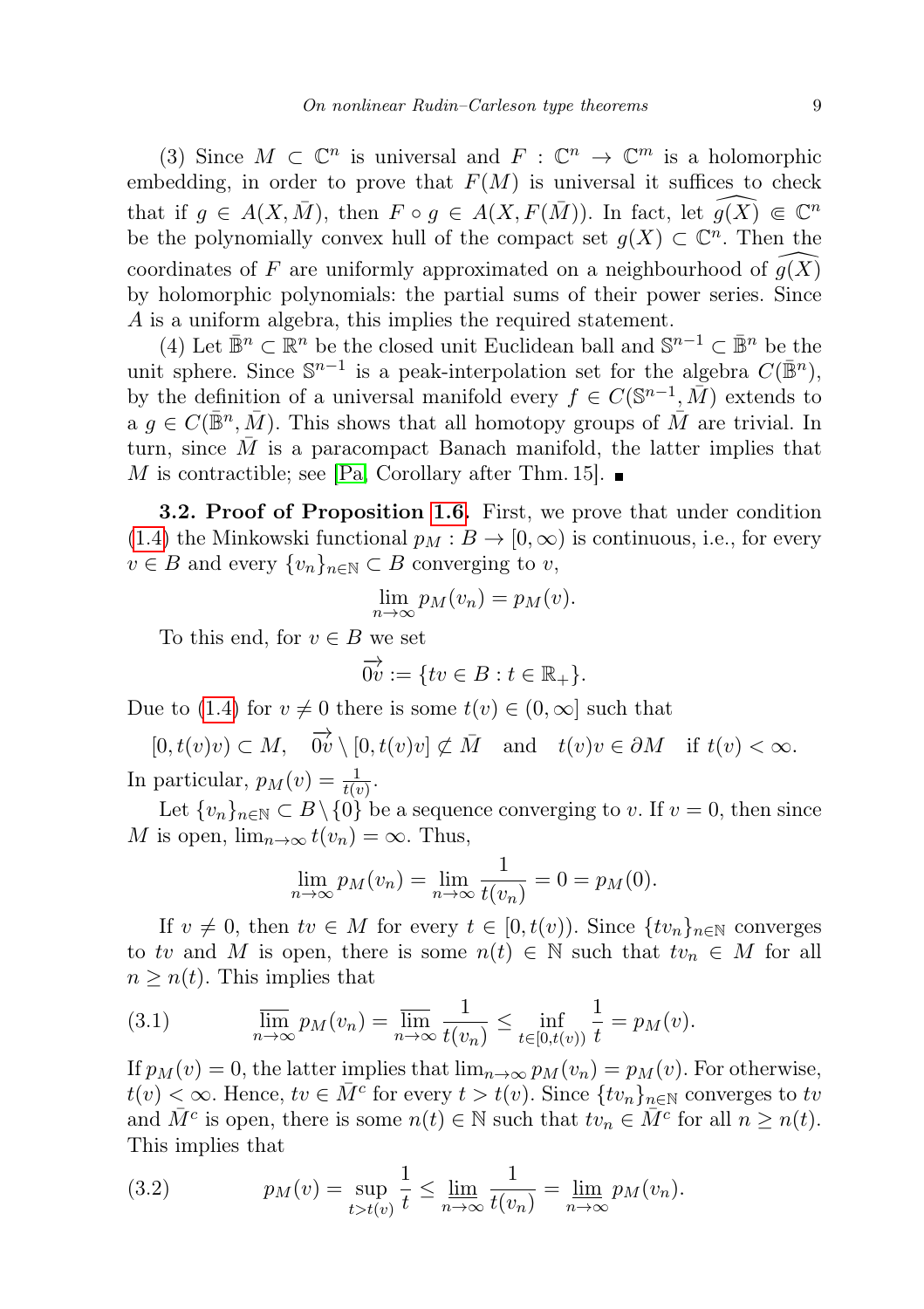From [\(3.1\)](#page-8-0), [\(3.2\)](#page-8-1) we deduce that  $\lim_{n\to\infty} p_M(v_n) = p_M(v)$ . Thus,  $p_M$  is a continuous function.

Now, assume that  $p: B \to [0, \infty)$  is a continuous homogeneous function. Let  $M := \{v \in B : p(v) < 1\}$ . Then M is an open set containing 0 such that if  $v \in M$ , then  $tv \in M$  for all  $t \in [0,1]$ , i.e., M is absorbing. Further, if  $v \in M$ , then continuity and homogeneity of p imply that  $p(v) \leq 1$  and  $tv \in M$  for all  $t \in [0,1)$ . Hence, M satisfies condition [\(1.4\)](#page-4-0).

Finally, for  $v \neq 0$ ,

$$
p_M(v) := \inf_{tv \in M, t > 0} \frac{1}{t} = \inf_{p(tv) < 1, t > 0} \frac{1}{t} = \frac{1}{1/p(v)} = p(v),
$$

as required.

# 4. Proofs of Theorem [1.7](#page-5-0) and Corollary [1.9](#page-5-1)

4.1. This part contains some results used in the proof of Theorem [1.7.](#page-5-0) Let  $\theta : [0, 1] \to [0, \pi/4]$  be a continuous function positive on  $(0, 1)$  and equal to zero at  $\{0,1\}$  and let

(4.1) 
$$
\Omega := \{ z = re^{i\theta} \in \mathbb{C} : 0 < \theta < \theta(r), r \in (0,1) \}.
$$

Let A be a uniform algebra on X and let  $S \subset X$  be a peak-interpolation set for A.

<span id="page-9-0"></span>LEMMA 4.1. Given  $\varepsilon \in (0,1)$  and a compact set  $E \subset S^c$  there is a function  $h_{\varepsilon} \in A$  such that

$$
h_{\varepsilon}(X) \subset \bar{\Omega}, \quad h_{\varepsilon}|_{S} = 1, \quad |h_{\varepsilon}(x)| < 1 \quad \forall x \in S^{c}, \quad |h_{\varepsilon}(x)| \leq \varepsilon \quad \forall x \in E.
$$

*Proof.* Since  $\Omega$  is a simply connected domain whose boundary is the Jordan curve

$$
\gamma(t) := \begin{cases} 2t, & 0 \le t \le 1/2, \\ (2 - 2t)e^{i\theta(2 - 2t)}, & 1/2 \le t \le 1, \end{cases}
$$

by the Carathéodory theorem (see, e.g., [\[P\]](#page-15-12)) there is a conformal map  $\mathbb{D} \to \Omega$ that extends to a homeomorphism  $G: \mathbb{D} \to \overline{\Omega}$ . Let  $z_0 := G^{-1}(0), z_1 :=$  $G^{-1}(1) \in \mathbb{T}$ . Let  $\chi \in A$  be such that  $\chi|_S = 1$  and  $|\chi(x)| < 1$  for all  $x \in S^c$ (existing by the definition of a peak-interpolation set). Then there exists  $r \in (0,1)$  such that  $\chi(E) \subset \mathbb{D}_r := \{z \in \mathbb{C} : |z| < r\}$ . Consider the set of Möbius transformations of  $\mathbb{D}$ :

$$
g_a(z) := \frac{z - az_0}{1 - az_0^{-1}z}, \quad z \in \bar{\mathbb{D}}, -1 < a < 1.
$$

Then  $g_a(z_0) = z_0$  for all a and  $\lim_{a \to -1} g_a(\mathbb{D}_r) = \{z_0\}$  (convergence in the Hausdorff metric). In particular, there exists  $a_{\varepsilon} \in (-1,0)$  such that  $G \circ g_{a_{\varepsilon}}$ maps  $\mathbb{D}_r$  into  $\Omega \cap \mathbb{D}_\varepsilon$ . This map sends  $g_{a_\varepsilon}^{-1}(z_1)$  to 1. Consider the function  $\chi_{\varepsilon} := g_{a_{\varepsilon}}^{-1}(z_1)\chi \in A$ . Since  $|g_{a_{\varepsilon}}^{-1}(z_1)| = 1$ , we have  $\chi_{\varepsilon}|_{S} = g_{a_{\varepsilon}}^{-1}(z_1)$ ,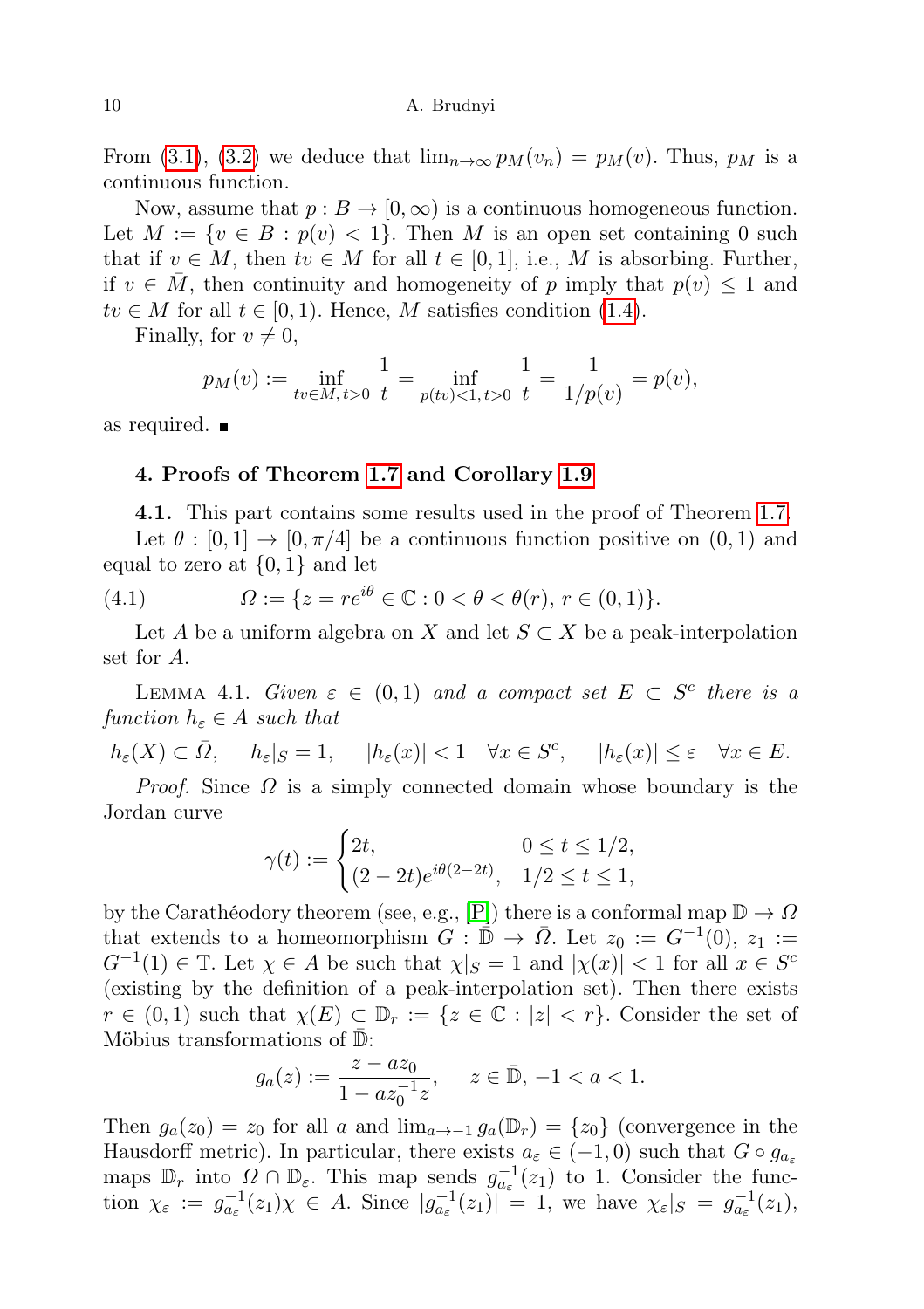$\chi_{\varepsilon}(S^c) \subset \mathbb{D}$  and  $\chi_{\varepsilon}(E) \subset \mathbb{D}_r$ . We set  $h_{\varepsilon} := G \circ g_{a_{\varepsilon}} \circ \chi_{\varepsilon}$ . Since  $G \circ g_{a_{\varepsilon}} \in A(\mathbb{D})$ , it is a uniform limit of a sequence of holomorphic polynomials. Hence,  $h_{\varepsilon} \in A$ and it has the required properties.  $\blacksquare$ 

<span id="page-10-0"></span>LEMMA 4.2. Let  $\Psi : [0,1] \rightarrow \mathbb{R}_+$  be a continuous strictly increasing function equal to 0 at 0. There exists a sequence  $\{\psi_i\}_{i\in\mathbb{N}} \subset C([0,1])$  of functions positive on  $(0, 1)$  and equal to zero on  $\{0, 1\}$  such that

$$
\sum_{i=1}^{k} \psi_i(r_i) \le \Psi\bigg(\sum_{i=1}^{k} \frac{r_i}{2^i}\bigg), \quad r_i \in [0, 1], \ 1 \le i \le k, \ k \in \mathbb{N};
$$

here equality holds if and only if all  $r_i$  are zero.

*Proof.* We set  $\psi_1(r_1) := (1-r_1)\Psi(r_1/2) \ (\leq \Psi(r_1/2)), r_1 \in [0,1].$  Suppose the required  $\psi_i$  are already defined for all  $i \leq k-1$ . Then we define

$$
\psi_k(r_k) := (1 - r_k) \cdot \min_{r_1, \dots, r_{k-1} \in [0, 1]} \left\{ \Psi \left( \sum_{i=1}^k \frac{r_i}{2^i} \right) - \sum_{i=1}^{k-1} \psi_i(r_i) \right\}, \quad r_k \in [0, 1].
$$

By the induction hypothesis,  $\psi_k$  is continuous equal to 0 at  $\{0,1\}$  and (since  $\Psi$  is strictly increasing) for  $r_k \notin \{0,1\},\$ 

$$
\psi_k(r_k) > (1 - r_k) \cdot \min_{r_1, \dots, r_{k-1} \in [0,1]} \left\{ \Psi \left( \sum_{i=1}^{k-1} \frac{r_i}{2^i} \right) - \sum_{i=1}^{k-1} \psi_i(r_i) \right\} = 0.
$$

That is,  $\psi_k$  is positive on  $(0, 1)$ .

Next, if one of  $r_i$ ,  $1 \le i \le k$ , is not zero, then by the induction hypothesis,

$$
\psi_k(r_k) \le (1 - r_k) \left( \Psi \left( \sum_{i=1}^k \frac{r_i}{2^i} \right) - \sum_{i=1}^{k-1} \psi_i(r_i) \right) < \Psi \left( \sum_{i=1}^k \frac{r_i}{2^i} \right) - \sum_{i=1}^{k-1} \psi_i(r_i).
$$

This proves the required statement.

**4.2. Proof of Theorem [1.7.](#page-5-0)** Let  $f \in C(S, \overline{M})$ ,  $f(S) \cap \partial M \neq \emptyset$ . Accord-ing to [\[S\]](#page-15-6) there is a map  $g \in A(X, B)$  such that  $g|_S = f$ . Consider the compact set  $K := g(X) \subset B$ . By Mazur's theorem (see, e.g., [\[Co,](#page-15-15) Ch. VI, 4.8]), the closure of the convex balanced hull of  $K$ ,

$$
\hat{K} := \mathbf{cl} \left\{ \sum_{i=1}^{n} c_i v_i : v_i \in K, \, c_i \in \mathbb{D}, \, \sum_{i=1}^{n} |c_i| = 1, \, n \in \mathbb{N} \right\},\
$$

is compact. Let  $V \subset B$  be the subspace generated by vectors in K equipped with the norm  $\|\cdot\|_B$  and let  $M|_V := M \cap V$ . Then  $M|_V$  is an open subset of V and its Minkowski functional (defined on V) coincides with  $p_M|_V$ , i.e., it is continuous. Consider the modulus of continuity of  $p_M|_{\hat{K}}$ ,

$$
\omega_{p_M|_{\hat{K}}}(t) := \sup \{|p_M(v) - p_M(v')| : v, v' \in \hat{K}, ||v - v'||_B \le t\}, \quad t \ge 0.
$$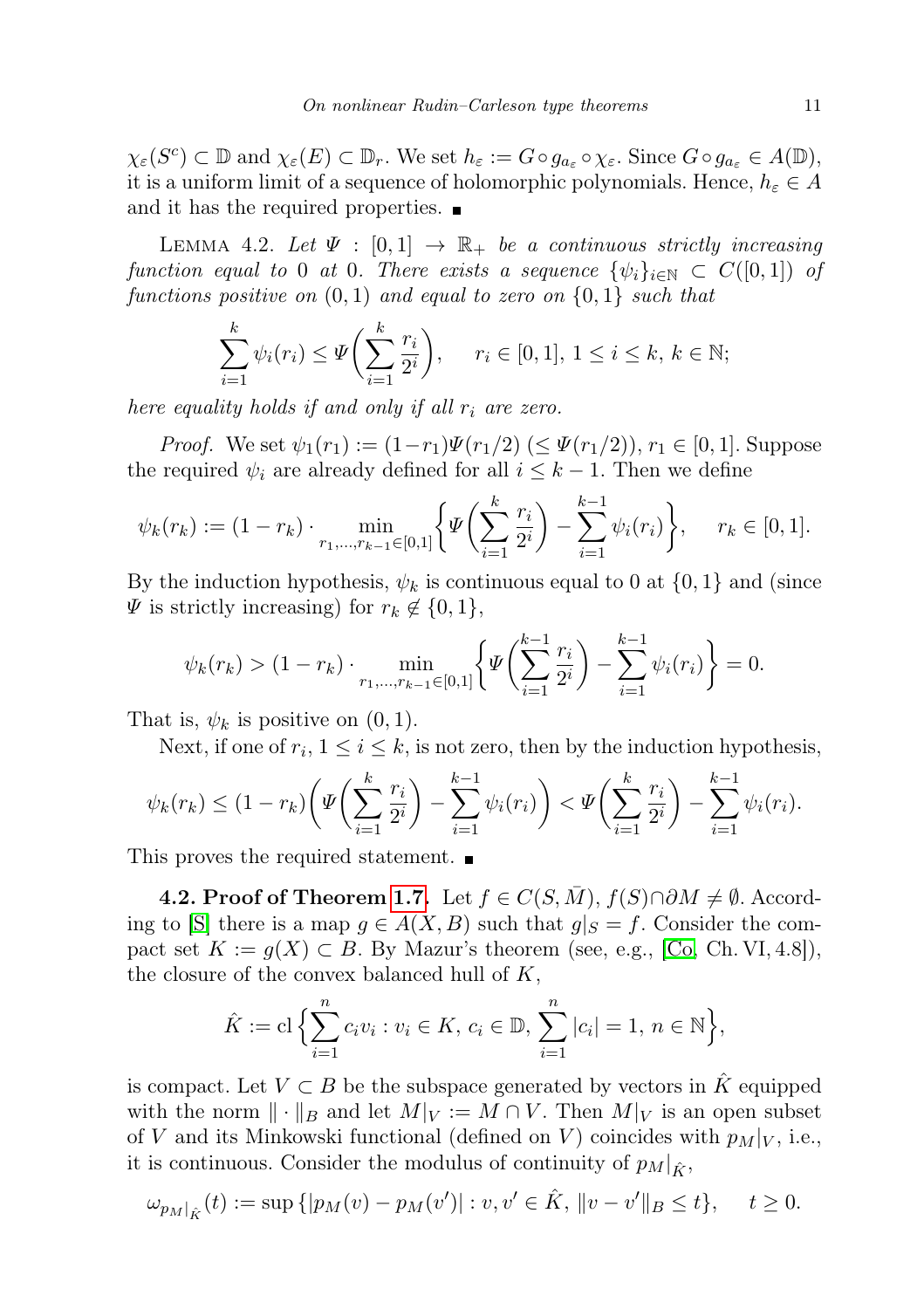Since K is compact and convex,  $\omega_{p_M|_{\hat{K}}} : [0, \text{diam }\hat{K}] \to [0, \infty)$  is a nondecreasing continuous subadditive function equal to zero at 0. We set

(4.2) 
$$
\omega(t) := t + \omega_{p_M|_{\hat{K}}}(t), \quad t \in [0, \text{diam }\hat{K}].
$$

Then  $\omega$  is a strictly increasing continuous subadditive function. Moreover, since  $p_M|_{\hat{K}}$  attains value 1 on K and equals 0 at 0, the range of  $\omega$  contains the interval [0, 1]. Thus the inverse  $\omega^{-1} : [0, T] \to [0, \text{diam }\hat{K}], T := \omega(\text{diam }\hat{K})$  $\geq 1$ , of  $\omega$  is an increasing continuous function and equals 0 at 0.

We define the required extension  $h \in A(X, \overline{M})$  of f by the formula

$$
h(x) = \sum_{k=1}^{\infty} \frac{1}{2^k} h_k(x) g(x), \quad x \in X,
$$

for some  $h_k \in A$ ,  $|h_k| \leq 1$ . Here  $h_k$  maps X into the closure of the domain

$$
\Omega_k := \{ z = re^{i\theta} \in \mathbb{C} : 0 < \theta < \theta_k(r), \, r \in (0, 1) \},
$$

where  $\theta_k : [0, 1] \to [0, \pi/4]$  is a continuous function positive on  $(0, 1)$  and equal to zero on  $\{0, 1\}.$ 

To this end, we set

$$
\mathfrak{m} := \max_{x \in X} \|g(x)\|_B, \quad \mathfrak{m}' := \max_{x \in X} p_M(g(x))
$$

and choose continuous functions  $\tilde{\theta}_k : [0, 1] \to \mathbb{R}_+$  positive on  $(0, 1)$  and equal to 0 on  $\{0,1\}$  such that for every  $n \in \mathbb{N}$ ,

<span id="page-11-1"></span>(4.3) 
$$
\sum_{k=1}^{n} \tilde{\theta}_{k}(r_{k}) \leq \frac{1}{2} \omega^{-1} \left( \sum_{k=1}^{n} \frac{r_{k}}{2^{k}} \right), \quad r_{k} \in [0, 1], k \in \mathbb{N}.
$$

This is possible due to Lemma [4.2.](#page-10-0)

<span id="page-11-2"></span>Next, we define

(4.4) 
$$
\theta_k(r_k) := \min\left\{\frac{2^k}{\mathfrak{m}} \tilde{\theta}_k(1 - r_k), \frac{\pi}{4}\right\}, \quad r_k \in [0, 1], k \in \mathbb{N}.
$$

Also, we define a sequence  $\{\varepsilon_n\}_{n\in\mathbb{Z}_+}$  of positive numbers converging to 0 by the formulas

<span id="page-11-0"></span>
$$
(4.5) \quad \varepsilon_0 := 1, \ \varepsilon_{n+1} := \min\left\{\varepsilon_n, \frac{2^n}{\mathfrak{m}} \omega^{-1}\left(\frac{\varepsilon_n}{\max\left\{\mathfrak{m}'/\mathfrak{m}, 1\right\}}\right), \frac{1}{2^{n+2}}\right\}, \ n \ge 0.
$$

Fix a proper open neighbourhood  $U \subset X$  of S. Let

(4.6) 
$$
U_n := \{x \in U : p_M(g(x)) < 1 + \varepsilon_n\}, \quad n \in \mathbb{N}.
$$

Then  $U_n \subseteq U$  is an open neighbourhood of S. We choose  $h_n \in A$  with image in  $\overline{\Omega}_n$  such that  $h_n(\overline{S}) = 1$ ,  $|h_n|_{S^c}| < 1$  and  $|h_n(x)| \leq \varepsilon_n$  for all  $x \in U_n^c(\neq \emptyset)$ (see Lemma [4.1\)](#page-9-0). Note that  $U_1 \supseteq U_2 \supseteq \cdots$  because the sequence  $\{\varepsilon_n\}_{n\in\mathbb{N}}$  is nonincreasing. We set for convenience  $U_0 := X$ ,  $h_0 := 0$ ,  $\theta_0 := 0$ .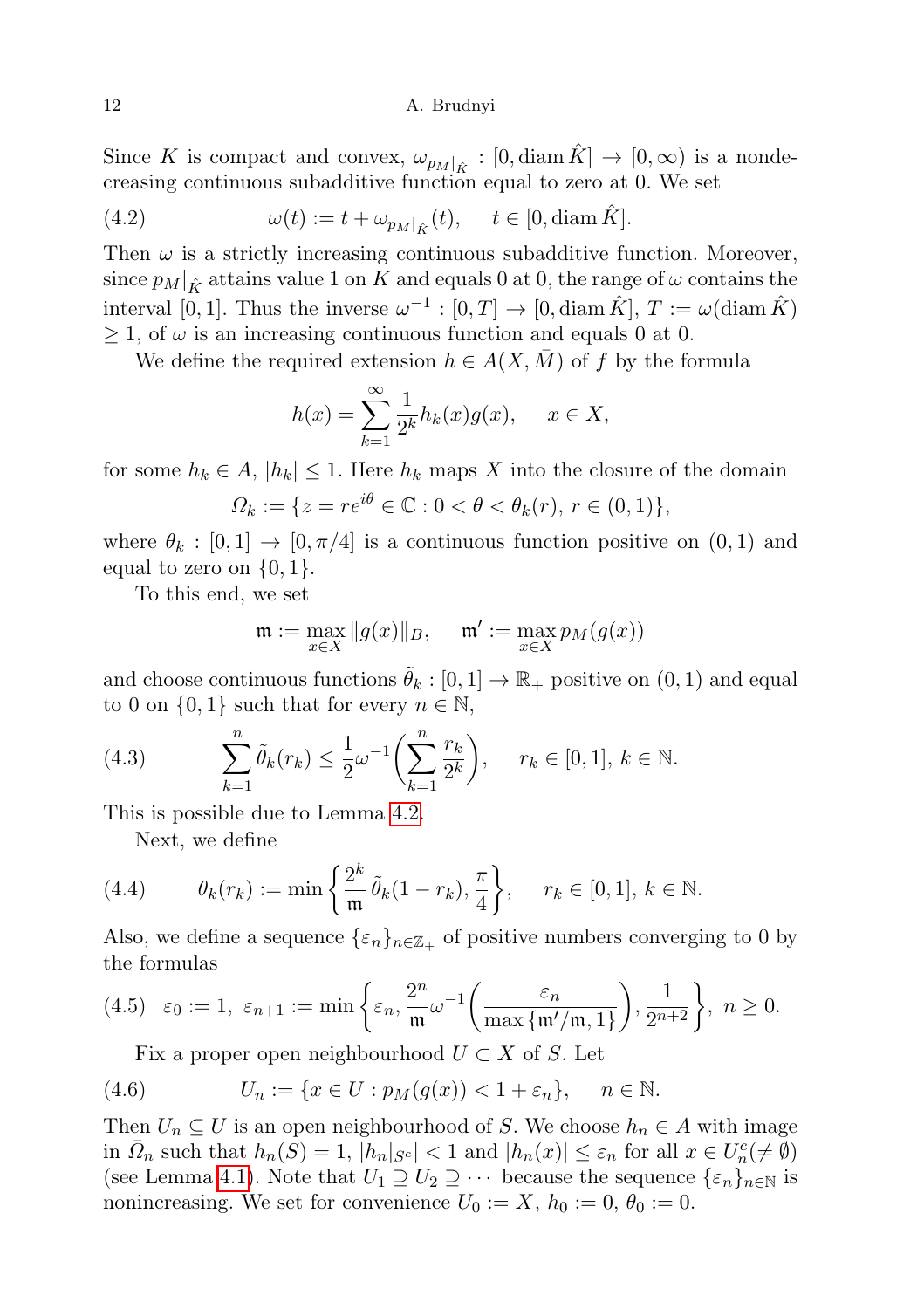Since the maps

$$
h(x) = \sum_{k=1}^{\infty} \frac{1}{2^k} h_k(x) g(x)
$$
 and  $h'(x) := \sum_{k=1}^{\infty} \frac{1}{2^k} |h_k(x)| g(x), \quad x \in X$ ,

map X into  $\hat{K}$ , we have

<span id="page-12-0"></span>
$$
(4.7) \qquad ||h(x) - h'(x)||_B = \left\| \sum_{k=1}^{\infty} \frac{1}{2^k} |h_k(x)| (e^{i \operatorname{Arg}(h_k(x))} - 1) g(x)| \right\|_B
$$
  

$$
\leq \sum_{k=1}^{\infty} \frac{\mathfrak{m}}{2^k} |h_k(x)| 2 \sin \left( \frac{\operatorname{Arg}(h_k(x))}{2} \right) \leq \sum_{k=1}^{\infty} \frac{\mathfrak{m}}{2^k} |h_k(x)| \theta_k(|h_k(x)|)
$$
  

$$
\leq \sum_{k=1}^{\infty} \frac{\mathfrak{m}}{2^k} \theta_k(|h_k(x)|) \leq \operatorname{diam} \hat{K}, \quad x \in X.
$$

Suppose  $x \in U_n \setminus U_{n+1}$ ,  $n \in \mathbb{Z}_+$ . Then [\(4.7\)](#page-12-0), the subadditivity of  $\omega_{p_M}|_{\hat{K}}$ and [\(4.5\)](#page-11-0) imply

<span id="page-12-2"></span>
$$
(4.8) \quad p_M(h(x)) \leq p_M(h'(x)) + \omega_{p_M|_{\hat{K}}}(\|h(x) - h'(x)\|_{B})
$$
  
\n
$$
\leq \left(\sum_{k=0}^{\infty} \frac{1}{2^k} |h_k(x)| \right) p_M(g(x)) + \omega_{p_M|_{\hat{K}}} \left(\sum_{k=0}^{\infty} \frac{\mathfrak{m}}{2^k} |h_k(x)| \theta_k(|h_k(x)|) \right)
$$
  
\n
$$
\leq \left[ \left(\sum_{k=0}^n \frac{1}{2^k} |h_k(x)| \right) (1 + \varepsilon_n) + \omega_{p_M|_{\hat{K}}} \left(\sum_{k=0}^n \frac{\mathfrak{m}}{2^k} |h_k(x)| \theta_k(|h_k(x)|) \right) \right]
$$
  
\n
$$
+ \left[ \left(\sum_{k=n+1}^{\infty} \frac{1}{2^k} |h_k(x)| \right) p_M(g(x)) + \omega_{p_M|_{\hat{K}}} \left(\sum_{k=n+1}^{\infty} \frac{\mathfrak{m}}{2^k} |h_k(x)| \theta_k(|h_k(x)|) \right) \right]
$$
  
\n
$$
\leq \left[ \left(\sum_{k=0}^n \frac{1}{2^k} |h_k(x)| \right) (1 + \varepsilon_n) + \omega \left(\sum_{k=0}^n \frac{\mathfrak{m}}{2^k} \theta_k(|h_k(x)|) \right) \right]
$$
  
\n
$$
+ \left[ \frac{\mathfrak{m}' \varepsilon_{n+1}}{2^n} + \omega_{p_M|_{\hat{K}}} \left(\frac{\mathfrak{m} \varepsilon_{n+1}}{2^n}\right) \right].
$$

Note that due to [\(4.5\)](#page-11-0),

<span id="page-12-1"></span>
$$
(4.9) \qquad \frac{\mathfrak{m}'\varepsilon_{n+1}}{2^n} + \omega_{p_M|_{\hat{K}}} \left( \frac{\mathfrak{m} \varepsilon_{n+1}}{2^n} \right) \leq \max \left\{ \frac{\mathfrak{m}'}{\mathfrak{m}}, 1 \right\} \cdot \omega \left( \frac{\mathfrak{m} \varepsilon_{n+1}}{2^n} \right) \leq \varepsilon_n.
$$

Also, for  $n \geq 1$ , since  $\varepsilon_n \leq \frac{1}{2^{n+1}}$  and  $|h_k| \leq 1$ , we have

$$
(1 - \varepsilon_n) - \left(\sum_{k=1}^n \frac{1}{2^k} |h_k(x)|\right) (1 + \varepsilon_n) \ge \sum_{k=1}^n \frac{1 - |h_k(x)|}{2^k} + \frac{1}{2^n} - \varepsilon_n \left(2 - \frac{1}{2^n}\right)
$$

$$
> \sum_{k=1}^n \frac{1 - |h_k(x)|}{2^k}.
$$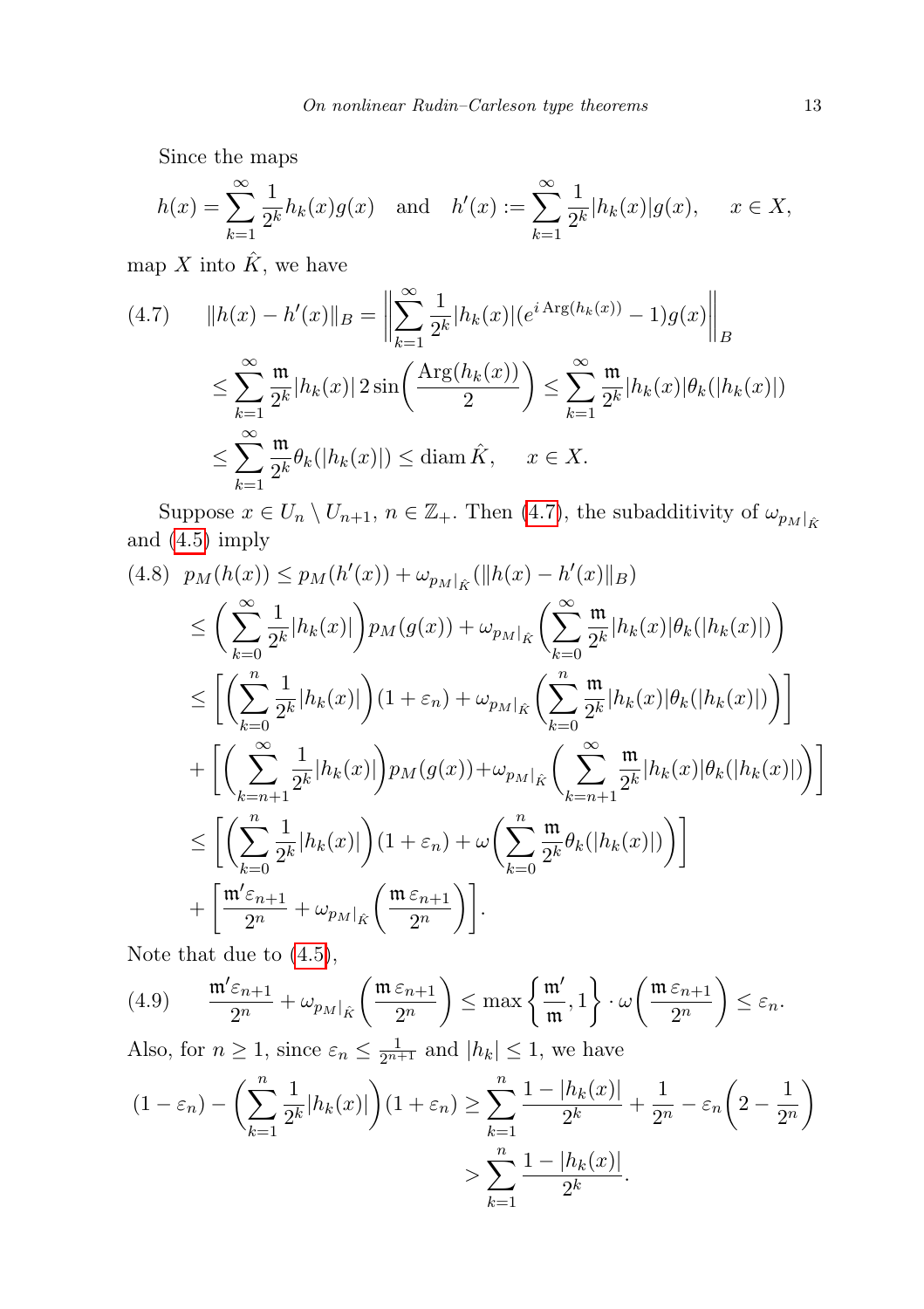This and [\(4.3\)](#page-11-1), [\(4.4\)](#page-11-2) imply, for  $n \geq 1$ ,

<span id="page-13-0"></span>
$$
(4.10) \qquad \left(\sum_{k=1}^{n} \frac{1}{2^k} |h_k(x)|\right) (1+\varepsilon_n) + \omega \left(\sum_{k=1}^{n} \frac{\mathfrak{m}}{2^k} \theta_k(|h_k(x)|)\right)
$$

$$
< 1 - \varepsilon_n + \omega \left(\sum_{k=1}^{n} \frac{\mathfrak{m}}{2^k} \theta_k(|h_k(x)|)\right) - \sum_{k=1}^{n} \frac{1-|h_k(x)|}{2^k} \le 1 - \varepsilon_n.
$$

Thus, applying estimates [\(4.9\)](#page-12-1) and [\(4.10\)](#page-13-0) to [\(4.8\)](#page-12-2) we deduce that for all  $x \in U_n \setminus U_{n+1}, n \in \mathbb{Z}_+$ , we have  $p_M(h(x)) < 1$ , i.e.,  $h(x) \in M$  in this case.

Further, if  $x \in \bigcap_{n \in \mathbb{Z}_+} U_n$ , then  $p_M(g(x)) \leq 1$ . Hence, as in [\(4.8\)](#page-12-2), using continuity of  $\omega$  and  $\omega^{-1}$  and [\(4.3\)](#page-11-1), [\(4.4\)](#page-11-2) we obtain

<span id="page-13-1"></span>
$$
(4.11) \quad p_M(h(x)) \le \left(\sum_{k=1}^{\infty} \frac{1}{2^k} |h_k(x)|\right) + \omega \left(\sum_{k=1}^{\infty} \frac{\mathfrak{m}}{2^k} \theta_k(|h_k(x)|)\right)
$$
  

$$
= -\left(\sum_{k=1}^{\infty} \frac{1 - |h_k(x)|}{2^k}\right) + 1 + \omega \left(\sum_{k=1}^{\infty} \frac{\mathfrak{m}}{2^k} \theta_k(|h_k(x)|)\right)
$$
  

$$
= 1 + \lim_{n \to \infty} \left(\omega \left(\sum_{k=1}^n \frac{\mathfrak{m}}{2^k} \theta_k(|h_k(x)|)\right) - \sum_{k=1}^n \frac{1 - |h_k(x)|}{2^k}\right)
$$
  

$$
\le 1 + \omega \left(\frac{1}{2} \omega^{-1} \left(\sum_{k=1}^{\infty} \frac{1 - |h_k(x)|}{2^k}\right)\right) - \sum_{k=1}^{\infty} \frac{1 - |h_k(x)|}{2^k} \le 1.
$$

Since  $\frac{1}{2}\omega^{-1}(t) < \omega^{-1}(t)$  for  $t > 0$ , equality holds in [\(4.11\)](#page-13-1) if and only if

$$
\sum_{k=1}^{\infty} \frac{1 - |h_k(x)|}{2^k} = 0.
$$

This implies that  $|h_k(x)| = 1$  for all  $k \in \mathbb{N}$ . In turn, according to our con-struction (see Lemma [4.1\)](#page-9-0), the latter implies that  $x \in S$ . Thus,  $p_M(h(x)) < 1$ for  $x \in (\bigcap_{n \in \mathbb{Z}_+} U_n) \setminus S$ , i.e.,  $h(x) \in M$  for such x as well.

Therefore h maps X into  $\overline{M}$ ,  $h|_{S} = f$  and  $h(S^{c}) \subset M$ , as required.

4.3. Proof of Corollary [1.9.](#page-5-1) The first statement follows directly from Theorem [1.7](#page-5-0) (see also Remark [1.8\)](#page-5-2) as  $[\text{co}(f(S))]_{\varepsilon} \subset B$  is a bounded open convex set containing  $f(S)$ . The second one is a consequence of Theorem [1.7](#page-5-0) as well as of the fact that  $(\text{co}(f(S)))^{\circ} \subset \mathbb{C}^{n}$  is a bounded open convex set and  $f(S) \cap \partial(\text{co}(f(S))) \neq \emptyset$ .

5. Appendix. The editors advised the author to add some basics of the theory of Banach topological manifolds. This section contains the corresponding material.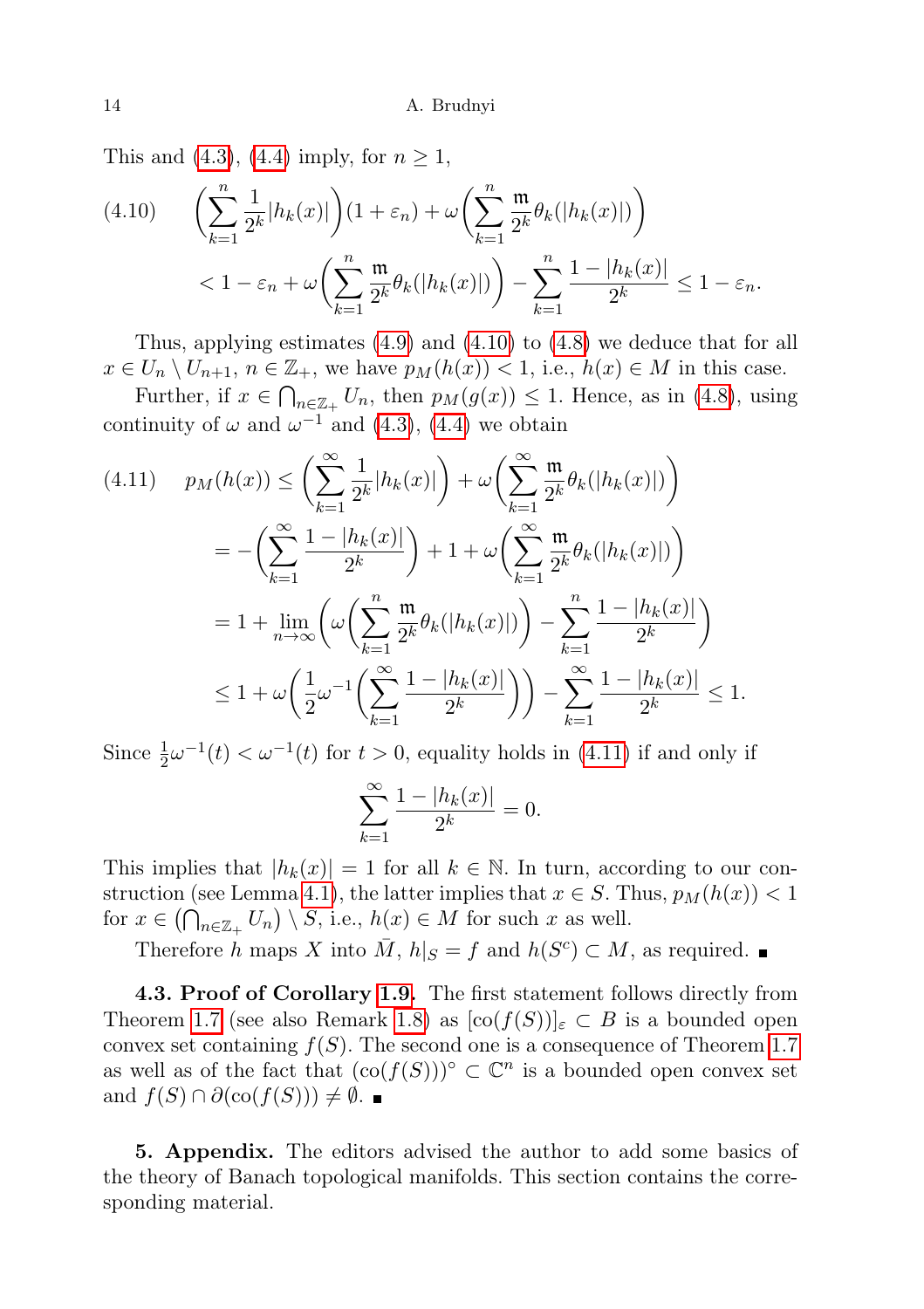Let  $M$  be a topological manifold modelled on a (real) Banach space  $X$ with boundary  $\partial M$  and interior M. Thus each point in M has an open neighbourhood homeomorphic to the open ball  $B_X$  of X and each point in ∂M has an open neighbourhood homeomorphic to a (relatively) open neighbourhood of  $0 \in X$  in the set  $H_+ = \{x \in X : f(x) \geq 0\}$  for some  $f \in X^* \setminus \{0\}$  and this homeomorphism maps points of M into the interior of  $H_+$  and points of  $\partial M$  into  $H := \{x \in X : f(x) = 0\}.$ 

It is readily seen that any two closed subspaces of  $X$  of codimension 1 are linearly homeomorphic. Indeed, if  $H_1 \neq H_2$  are such subspaces, then  $H_1 \cap H_2$ is a closed subspace of codimension 1 in each  $H_i$  and so it is complemented there. Hence,  $H_i$  are isomorphic as Banach spaces to the direct product of Banach spaces  $(H_1 \cap H_2) \times \mathbb{R}$ .

Thus without loss of generality we may assume that in the definition of M the Banach space X is of the form  $X = Y \times \mathbb{R}$  and that a point of ∂M has an open neighbourhood homeomorphic to  $B_Y \times [0,1) \subset X$  and this homeomorphism maps the set of points of  $\partial M$  onto  $B_Y \times \{0\}$ .

Now, assume that  $M_i$  are topological manifolds with boundaries modelled on Banach spaces  $X_i = Y_i \times \mathbb{R}, i = 1, 2$ . Then the direct product  $M_1 \times M_2$  is the union of  $M_1 \times M_2$  and the set  $\Gamma := (M_1 \times \partial M_2) \cup (\partial M_1 \times M_2)$ . Let us show that  $M_1 \times M_2$  is a topological manifold with boundary  $\Gamma$  modelled on  $X_1 \times X_2$ .

Clearly, each point of  $M_1 \times M_2$  has an open neighbourhood homeomorphic to  $B_{X_1 \times X_2} := B_{X_1} \times B_{X_2}$ . Now if  $m = (m_1, m_2) \in \partial M_1 \times \partial M_2$ , then it has an open neighbourhood homeomorphic to  $(B_{Y_1} \times [0,1)) \times (B_{Y_2} \times [0,1))$  and this homeomorphism maps the set of points of  $\Gamma$  onto

 $((B_{Y_1} \times \{0\}) \times (B_{Y_2} \times [0,1))) \cup ((B_{Y_1} \times [0,1)) \times (B_{Y_2} \times \{0\})).$ 

The previous sets are homeomorphic to

 $B_{Y_1 \times Y_2} \times ([0,1) \times [0,1))$  and  $B_{Y_1 \times Y_2} \times ((0,1) \times \{0\}) \cup (\{0\} \times [0,1))),$ respectively. Further,  $[0, 1) \times [0, 1)$  is homeomorphic to  $(-1, 1) \times [0, 1)$  and this homeomorphism maps  $([0,1)\times\{0\})\cup(\{0\}\times[0,1))$  onto  $(-1,1)$ . In turn, the set  $B_{Y_1 \times Y_2} \times (-1,1)$  is linearly homeomorphic to the open unit ball  $B_Z$ of a closed subspace  $Z \subset X_1 \times X_2$  of codimension 1. Thus, combining these homeomorphisms we see that  $m$  has an open neighbourhood homeomorphic to an open neighbourhood of  $Z\times[0,1)\subset M_1\times M_2$  under the homeomorphism that maps the set of points of  $\Gamma$  onto  $B_Z \times \{0\}$ .

The cases of  $m = (m_1, m_2) \in \partial M_1 \times M_2$  or  $m = (m_1, m_2) \in M_1 \times \partial M_2$ are easier and can be treated similarly.

This gives the required result.

Acknowledgements. I thank the anonymous referee for useful remarks and comments improving the presentation of the paper.

Research supported in part by NSERC grant no. 10010444.